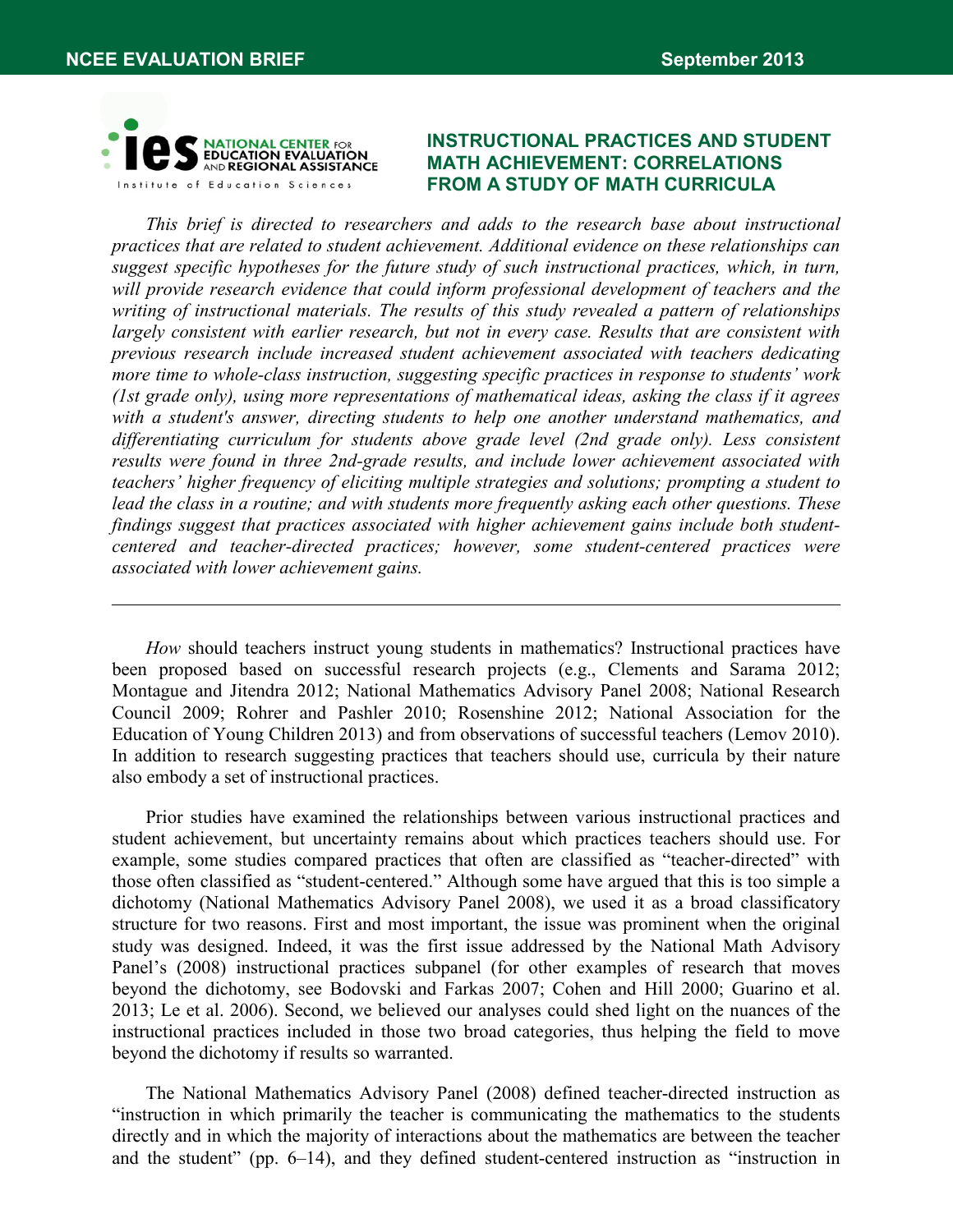which primarily students are doing the teaching of the mathematics and that the majority of the interactions about the mathematics occurs between and among students" (pp. 6–16). Some of these studies found that teacher-directed practices led to greater student math achievement (Baker et al. 2002; Darch et al. 1984; Hopkins et al. 1997; Rittle-Johnson 2006), whereas other studies making similar comparisons found that student-centered practices were more effective (Bransford et al. 2000; Fuchs et al. 1995; Hickey et al. 2001; Muthukrishna and Borkowski 1995; Slavin and Karweit 1985) or had mixed results (Fuchs et al. 2006). Differences in findings and conclusions could be the result of important differences across the studies, including differences in the specific teacher-directed and student-centered practices examined.

## **Purpose of this Brief**

This study builds on the research base by using correlational techniques to examine the relationships between a large number of specific instructional practices (39) and mathematics achievement of 1st- and 2nd-grade students. The instructional practices (described in the following chapter) are those used by teachers who participated in a randomized controlled trial (RCT) of four mathematics curricula: (1) Investigations in Number, Data, and Space (Investigations); (2) Math Expressions; (3) Saxon Math; and (4) Scott Foresman-Addison Wesley Mathematics  $(SFAW)$ .<sup>[1](#page-27-0)</sup> The four curricula use different approaches to student instruction, with differing levels of emphasis on various instructional practices (a detailed description of each curriculum appears in the Appendix). Those relative emphases may have guided study teachers' practice in ways that resulted in different student achievement. Alternatively, certain instructional practices may have been relatively more effective, regardless of curriculum.

The data from this study provide a unique opportunity to examine the relationship between individual instructional practices and student achievement. Some of the advantages of these data include independent observations of the same practices across all classrooms by observers not affiliated with any curricula approach; a highly reliable, individually administered student outcome assessment; a rich data set that includes controls for many characteristics of students, teachers, schools, and classroom environments; and a large sample, to examine whether the uses and relationships (to achievement) of the practices differ across 1st and 2nd grade. Characteristics of a grade may influence the way teachers use various practices. For example, students in 2nd grade may be able to work in groups, but such work may be more challenging for 1st graders (e.g., the cognitive load of dealing both with social interactions and the mathematics may be more likely to overwhelm the information-processing system of the younger students). These data are also unique, in that most of the schools and teachers were implementing their assigned curriculum for the first time, so prior experience with the recommended practices of each curriculum was comparable across teachers. Last, the random assignment of curricula to schools (and thus to the accompanying recommended practices within each curriculum) also may help guard against unmeasured variables related to teacher usage of particular practices.

The design of the study also has limitations relevant to interpreting the results. First and foremost, although the curricula were randomly assigned, the instructional practices observed were not. Therefore, this is a correlational study whose results must be evaluated with causal designs before implications for practice can be reliably drawn. Second, because there was limited variation in the use of some instructional practices, it is possible that a subset of these practices may have a true relationship with student achievement that could not be detected in these data. A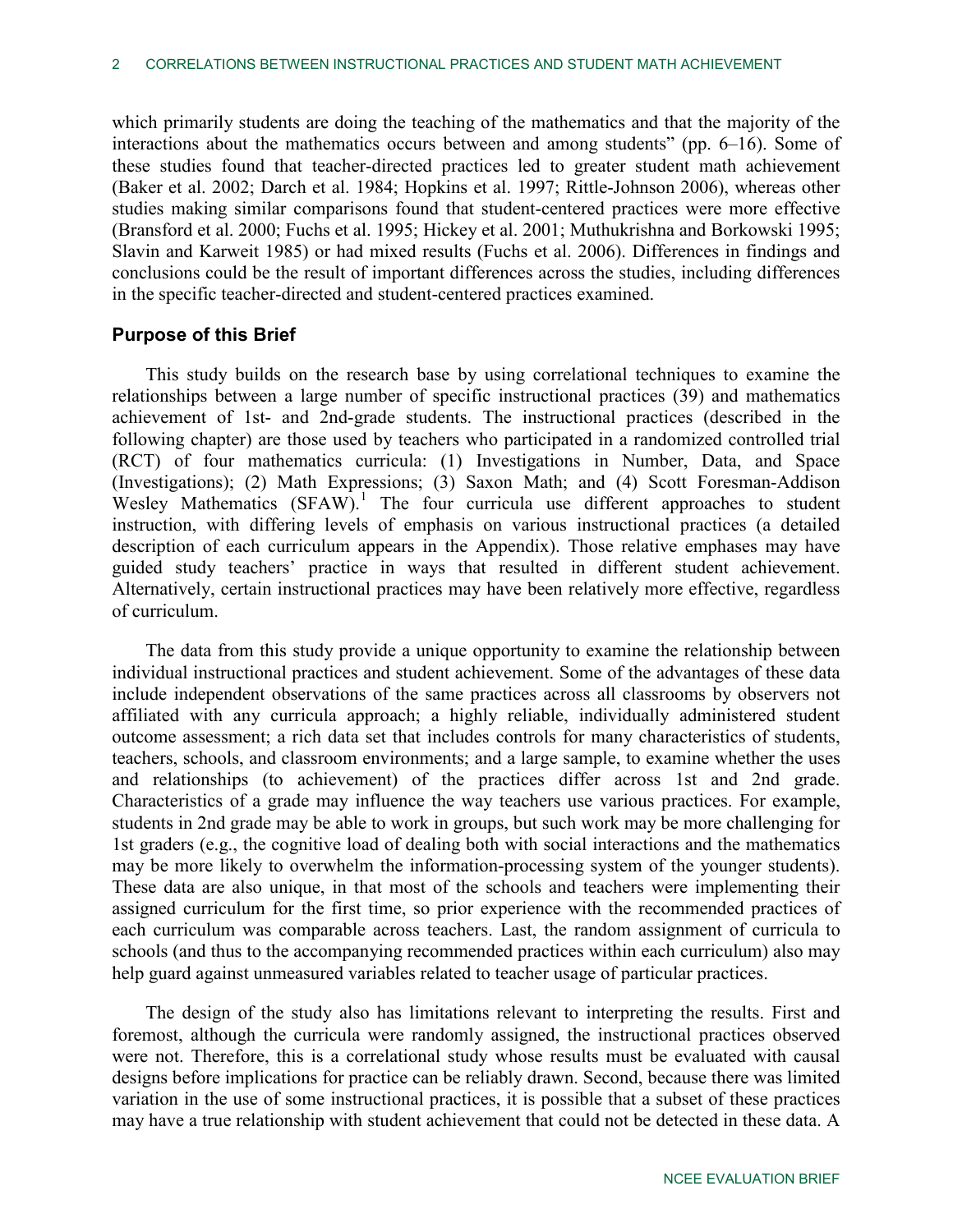third limitation is that the data were collected in single day-observations in each teacher's classroom.<sup>[2](#page-27-1)</sup> Fourth, the observations recorded frequency but not the quality of implementation of the practices (see the discussion in Section II.A). Given these limitations, our results will be most useful in guiding hypotheses about relationships between specific instructional practices and student achievement.

In the next section, we present details about the results; in the following section, we interpret our results in the context of the broader literature to suggest why apparent inconsistencies have arisen. Such interpretations may help researchers design causal studies to accurately identify practices that teachers should or should not implement in classroom instruction—this study, as with most of the existing research, is based only on correlations. In the final section, we summarize our conclusions on what the current body of knowledge (including our findings) suggests about aspects of instruction that may promote students' learning of mathematics, and what research questions need to be addressed.

# **Relationships Between Instructional Practices and Student Math Achievement**

Using data from the impact evaluation of four mathematics curricula, we examined the relationship between instructional practices and math achievement separately for students in 1st and 2nd grades. The 1st-grade sample includes 3,818 students from 364 classrooms across 108 schools; the 2nd-grade sample includes 2,796 students from 269 classrooms across 71 schools. Compared with all U.S. elementary schools, those included in the analyses by design have higher fractions of low-income and minority students and are more urban. The Appendix provides more information about the characteristics of schools, teachers, and students in the analysis.

## **Instructional Practices**

Using a protocol developed by the study team, we measured a large number of instructional practices in each study classroom. The observations were conducted in the 2006–07 or 2007–08 schools years, during each school's first year of curriculum implementation in the study. The observations occurred within schools that were randomly assigned to use one of the four study curricula in both 1st and 2nd grades; about a quarter of the observations were conducted in each of the four study curricula.

The observation protocol includes nearly 100 items that were either thought to be useful by the study team for discriminating the instructional approaches of the study's four curricula, or were practices with prior evidence suggesting they are related to student achievement. The items were coded during one day's worth of math instruction in each study classroom that was observed in real time―this included the math lesson and the morning meeting or calendar time, which was typically about 70 minutes per day, on average. About two-thirds of the items on the protocol were coded during the observation; the remaining items were coded immediately after the observation.<sup>[3](#page-27-2)</sup>

Observations of instructional practices were coded for frequency for two reasons. First and most important, low-inference observational measures are more reliable than high-inference measures (Brabeck et al. 2013, Campbell et al. 2004), and any introduction of Likert-based items rating quality would result in higher-inference items (as opposed to a simple count of the number of occurrences of each practice). Second, research in early mathematics education has not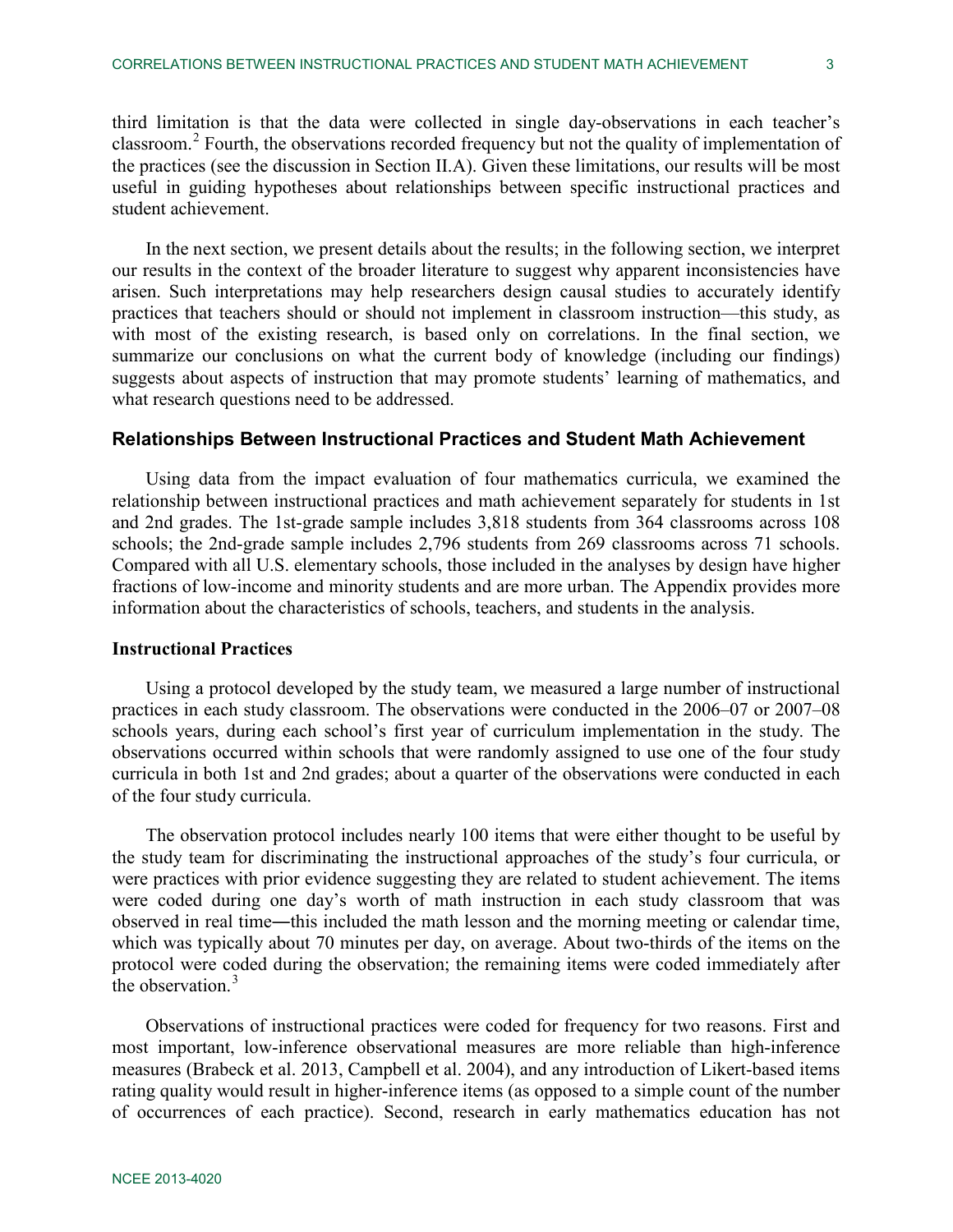reliably identified the characteristics of low- and high-quality implementations of instructional practices (for a review, see Hiebert and Grouws 2007). Therefore, we recorded the frequency of specific practices to ascertain which are related to student achievement to guide future research that examines issues of quality and uses causal designs (which must identify a reasonable number of such practices to assign). More information about the development of the protocol is provided in the Appendix.

Groups of items on the protocol were designed to measure different concepts from slightly different perspectives; however, the study team's lack of prior experience using the protocol led the team to remain open to the possibility that the intended concepts may need to be revised once the observation data were examined. Thus, an exploratory factor analysis (EFA) was conducted by the study team to identify groupings. The EFA indicated that four factors underlie the observation data, and analyses indicated that scales developed for three of those factors were related to student achievement (Agodini et al. 2010).

The practices examined in this analysis are the 39 items that underlie the three scales the study team found are related to student achievement while working on the curriculum impact analysis. [4](#page-27-3) One of the three scales measured practices that are typical in student-centered instructional settings, another measured practices typical in teacher-directed settings, and the last measured student interactions (peer collaboration) during math instruction. A fourth scale emerged from the EFA that included items about the classroom environment, such as the extent to which teachers need to manage student behavior. When calculating the relationship between each of the 39 practices and student achievement, we adjusted for the items in the classroom environment scale, as described below.<sup>[5](#page-27-4)</sup> Agodini et al.  $(2010)$  provide more details about the process for constructing the scales.

While the terms "student-centered" and "teacher-directed" instruction have been used to describe quite different instructional practices and environments in the literature, it is important to remember that these terms are also used to describe the 39 items that clustered together in the EFA. Thus, the items in each scale may differ from those classified a priori in other studies, such as the report of the National Mathematics Advisory Panel (2008).

In Table 1, we list the 39 instructional practices examined, along with the various ways the items were coded. Most items asked observers to tally the frequency of the practice because the study's four curricula differ in the extent to which these practices are used. For these items, observers were instructed to stop tallying practices once the practice was observed 21 times. The cut-off was established for a variety of reasons, including limiting the burden placed on observers (see the Appendix for further information). The remaining items asked observers to indicate whether the practice did or did not occur (a yes/no coding) or the extent to which a statement (such as "students help one another understand math concepts or procedures") is characteristic of the class, because such coding of these items was considered sufficient for differentiating the study's curricula. The Appendix and Agodini et al. (2010) provide more details about the classroom observations.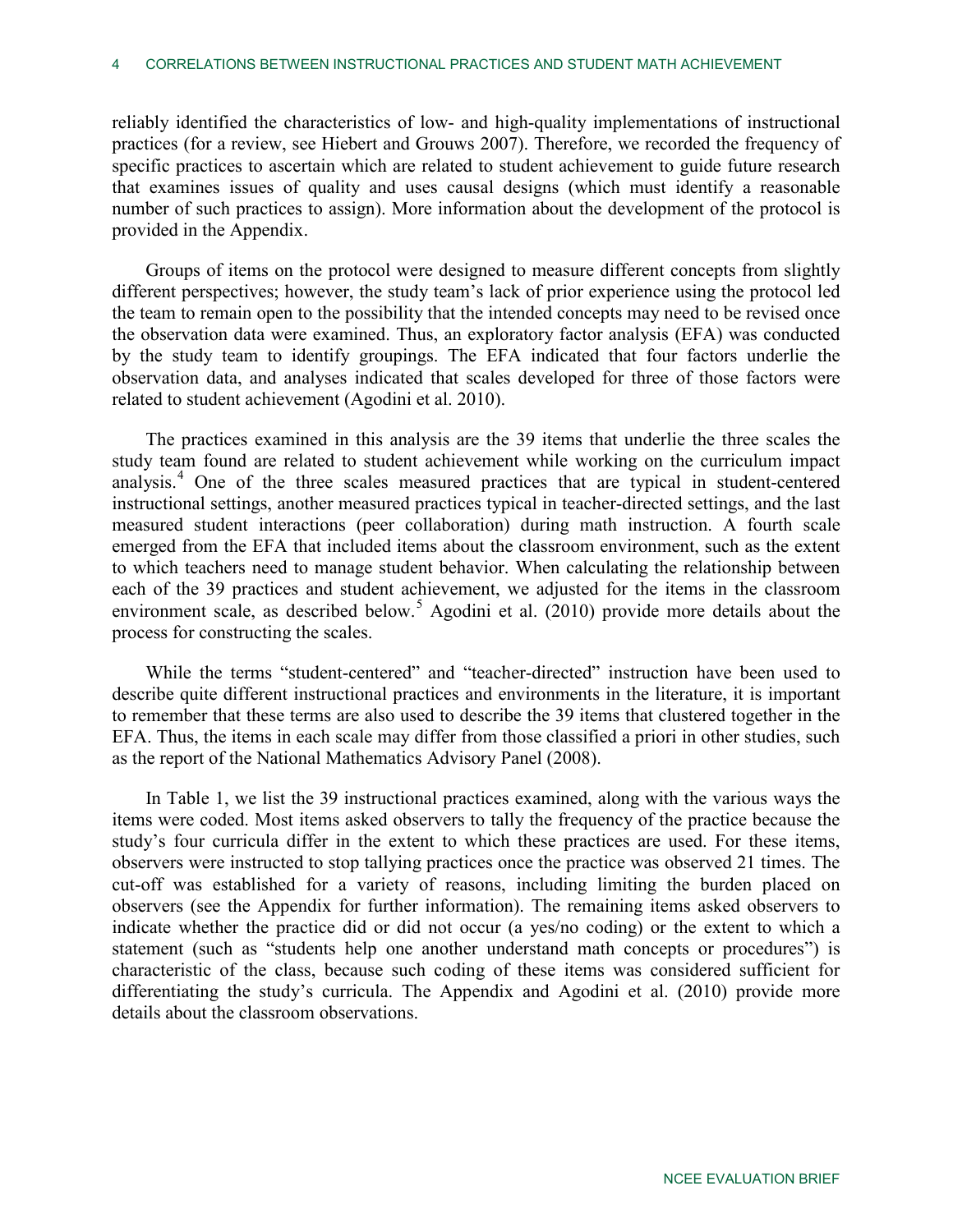| Item                                                                                         | Measurement | Possible<br>Range |
|----------------------------------------------------------------------------------------------|-------------|-------------------|
| Items in the Student-Centered Instruction Scale                                              |             |                   |
| Teacher poses open-ended questions that have more than one correct answer                    | Tally       | $0 - 21$          |
| Number of problems for which the teacher elicits multiple strategies or solutions            | Tally       | $0 - 21$          |
| Teacher tells student the strategy to use in response to student work/answer                 | Tally       | $0 - 21$          |
| Teacher elicits other students' questions about a student's response                         | Tally       | $0 - 21$          |
| Teacher labels math strategy, problem, or concept in response to student work/answer         | Tally       | $0 - 21$          |
| Teacher repeats student answer in a neutral way with no indication of correctness            | Tally       | $0 - 21$          |
| Teacher probes for reasoning or justification in response to student work/answer             | Tally       | $0 - 21$          |
| Teacher provides hint to students in response to student work/answer                         | Tally       | $0 - 21$          |
| Teacher clarifies what student says or does in response to student work/answer               | Tally       | $0 - 21$          |
| Teacher extends what student says or does in response to student work/answer                 | Tally       | $0 - 21$          |
| Teacher uses praise or makes positive comments focused on content                            | Tally       | $0 - 21$          |
| Teacher highlights student work or solution to class                                         | Tally       | $0 - 21$          |
| Number of different types of visual or three-dimensional representations created by students | Tally       | $0 - 21$          |
| Teacher differentiates curriculum for children who are above grade level                     | Scale       | $1 - 4$           |
| Items in the Teacher-Directed Instruction Scale                                              |             |                   |
| Teacher asks close-ended questions                                                           | Tally       | $0 - 21$          |
| Number of problems for which the teacher guides practice on problems                         | Tally       | $0 - 21$          |
| Number of representations demonstrated by the teacher                                        | Tally       | $0 - 21$          |
| Teacher indicates if correct without elaborating in response to student work/answer          | Tally       | $0 - 21$          |
| Teacher calls on other students until the correct answer is given                            | Tally       | $0 - 21$          |
| Teacher asks class if it agrees or disagrees with a student's response                       | Tally       | $0 - 21$          |
| Teacher prompts student to guide practice or lead the class in a routine                     | Yes/No      | $0 - 1$           |
| Students practice number facts or procedures                                                 | Scale       | $0 - 6$           |
| Students provide choral or group responses to questions                                      | Scale       | $0 - 2$           |
| Students rote count (orally or in writing)                                                   | Yes/No      | $0 - 1$           |
| Number of types of rote counting that occurred, by ones, by twos, and so forth               | Check Box   | $0 - 8$           |
| Number of practice problems focusing on review of previously learned material                | Tally       | $0 - 21$          |
| Number of materials used by children                                                         | Check Box   | $0 - 11$          |
| Number of types of representations used during math, by the teacher or by students           | Check Box   | $0 - 7$           |
| Percentage of math instructional time spent in large group                                   | Scale       | $0 - 4$           |
| <b>Items in the Peer Collaboration Scale</b>                                                 |             |                   |
| Teacher demonstrates how to play a game                                                      | Yes/No      | $0 - 1$           |
| Teacher directs or encourages students to help one another with math                         | Yes/No      | $0 - 1$           |
| Students play math games                                                                     | Scale       | $0 - 6$           |
| Students ask peers questions about math                                                      | Scale       | $0 - 2$           |
| Students discuss math strategies or solutions with partner or small group                    | Scale       | $0 - 2$           |
| Percentage of math instructional time spent in small group                                   | Scale       | $0 - 4$           |
| Percentage of math instructional time spent in pairs                                         | Scale       | $0 - 4$           |
| Teacher encourages students to help one another understand math                              | Scale       | $1 - 4$           |
| Students help one another understand math concepts or procedures                             | Scale       | $1 - 4$           |
| Peer-to-peer interaction about math occurs                                                   | Scale       | $1 - 4$           |

#### **Table 1. Instructional Practices in the Analysis**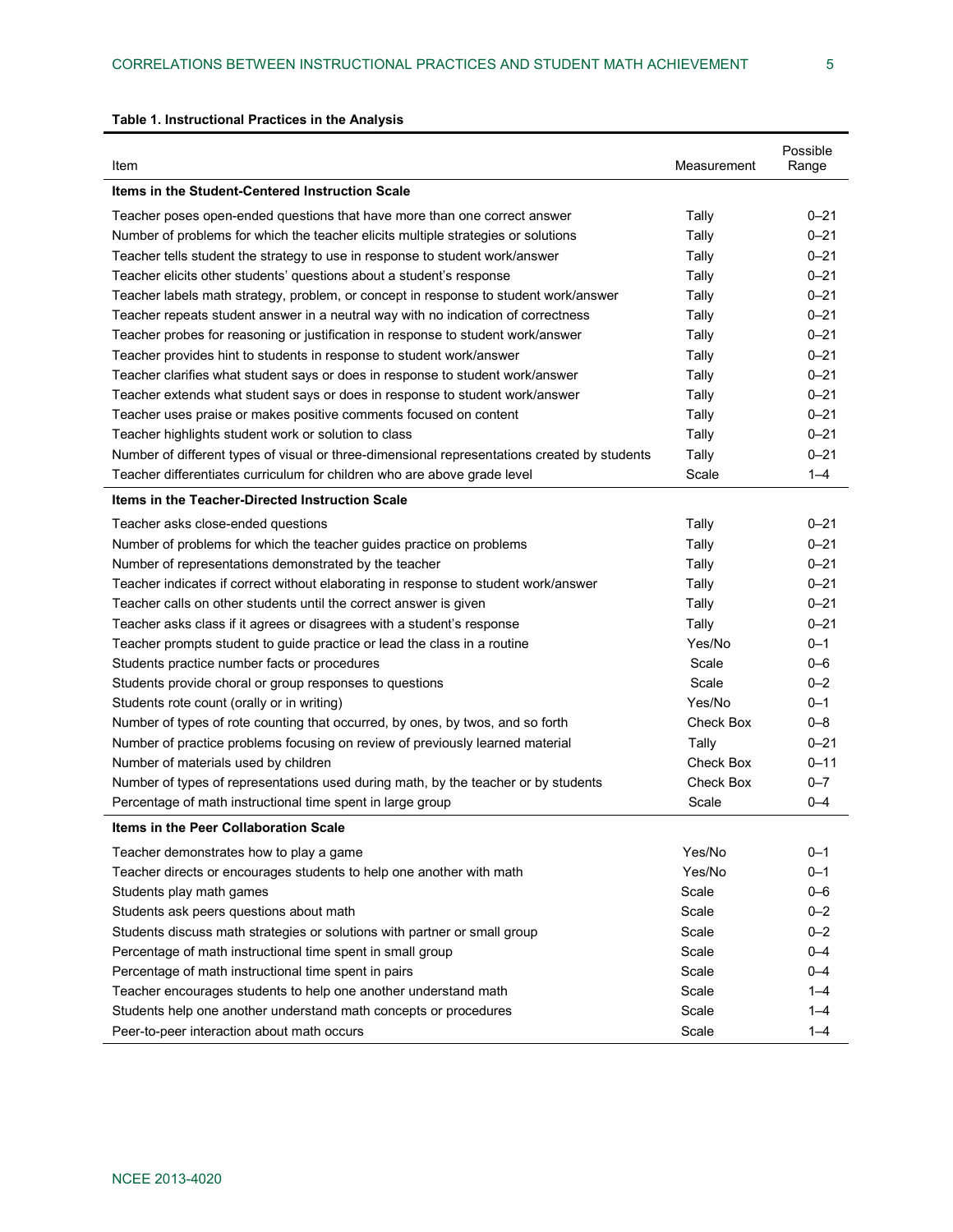Because the coding scheme for the items supports frequency rather than quality of implementation of the practices (a limitation of the study), the practices may have been displayed across a range of implementation quality. In addition, for most items on the observation protocol, the frequency of observed practices is a function of the length of the lesson. Thus, our results will be most useful in guiding hypotheses about relationships between specific instructional practices and student achievement.

### **Student Math Achievement**

Students' math achievement was measured by the study team administering the math assessment developed for the Early Childhood Longitudinal Study-Kindergarten Class of 1998– 1999 (ECLS-K). The ECLS-K assessment is an adaptive and nationally normed test that meets accepted standards of validity and reliability (Rock and Pollack 2002). It also meets other important study requirements, including individual administration, ability to measure achievement gains over the study's grade range, and accuracy in capturing achievement of students from a wide range of backgrounds and ability levels. More details about the assessment, including reliability information for the study sample, appear in the Appendix.

Students were tested in both the fall and spring of the school year during which they participated in the study (2006–07 or 2007–08). The ECLS-K K–1 math assessment was administered to 1st graders. An ECLS-K math assessment for the 2nd grade did not exist; therefore, the study team worked with the Educational Testing Service (ETS), the developer of the ECLS-K, to create a 2nd-grade assessment by selecting appropriate items from existing ECLS-K math assessments (including the K–1, 3rd- , and 5th-grade instruments). ETS used information from the ECLS-K bridge study, $6$  which included a small sample of 2nd graders, combined with information about the current study's sample, to ensure that the administered items appropriately targeted the estimated range of 2nd graders' ability levels.<sup>[7](#page-27-6)</sup> The study also used a Spanish version of the assessment for any classes in which math instruction was conducted entirely in Spanish.

## **Analytic Approach**

We used a two-step process to identify the instructional practices related to student achievement. The first step examined how each practice is related to student achievement when taking into account the statistical influence of other practices in the same scale. This involved three analyses―one for each set of items in the three scales that emerged from the EFA analyses of classroom observation data. For example, we examined the relationship between teacher use of open-ended questions (one of the 14 practices in the student-centered scale) and student achievement, adjusted for all other practices in the student-centered scale. Similarly, for the other two analyses, we examined the relationship between student achievement and the practices in the teacher-directed scale (15 items) and those in the peer collaboration scale (10 items). Each set of first-step results is adjusted for characteristics of schools, teachers, and students (including earlier achievement) and aspects of the classroom environment (such as the extent to which teachers managed student behavior).<sup>[8](#page-27-7)</sup>

The second step involved an analysis that examined how practices identified in the first step relate to student achievement when such practices are considered simultaneously. Given that teachers frequently use practices from more than one instructional scale, the simultaneous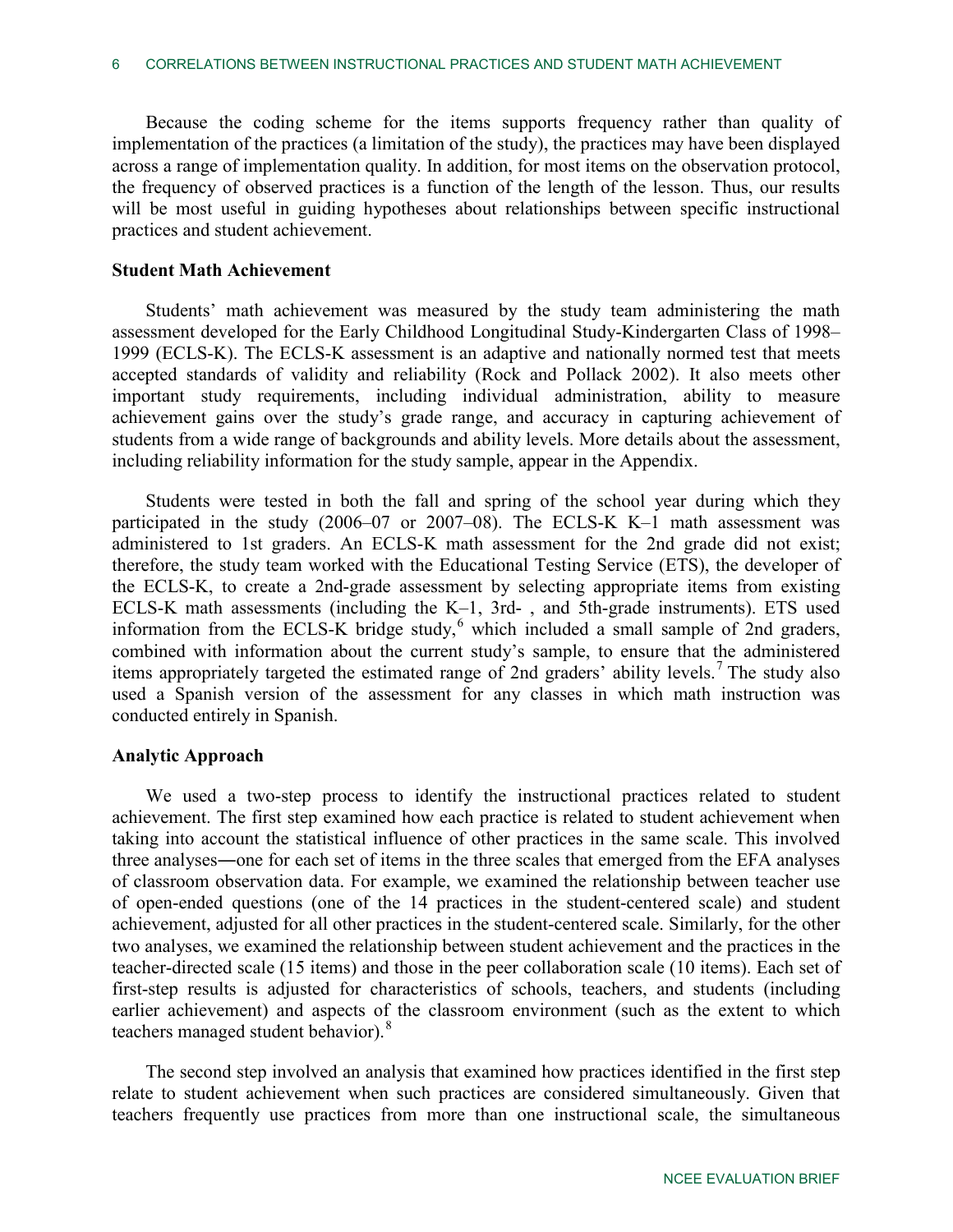consideration of those practices in each scale that correlate with student achievement may suggest those that matter in real-life situations. For example, suppose that the first step of the analysis shows that only one student-centered practice and one teacher-directed practice are significantly related to student achievement: teacher use of open- and close-ended questions. The second step would then examine the relationship between open-ended questions and student achievement adjusted for close-ended questions, and vice versa. As with the first-step results, the second-step results are adjusted for characteristics of schools, teachers, and students and aspects of the classroom environment.<sup>[9](#page-27-8)</sup>

We conducted all analyses separately for 1st- and 2nd-grade students for two main reasons. First, we did so because the relationship of the instructional practices could depend on student maturity (e.g., the capacity to attend both to content and social-cognitive demands of productive cooperative learning change substantially over the early years (Nastasi and Clements 1991)). Second, the mathematical focus of the grade level is different, with new emphases on mathematical structures, such as units in place value and length measure, emerging in 2nd grade. The Appendix includes more details about the analytic approach.

We used this analytic approach because practices that are consistent with a particular instructional approach, such as teacher-directed practices, tend to co-occur. But, within a set of practices, there may be ones that are and are not related to student achievement. Including in each of the first-step analyses all the practices that are consistent with a particular approach may help identify the ones in each domain that have the greatest correlation with achievement. The second step then examines which of the identified practices in the various domains have the greatest correlation with achievement.

### **Limitations of the Analysis**

It is important to note three limitations of our analysis. First, the analytic approach does not support causal statements about the achievement effect of the examined practices. Teachers who used certain instructional practices may differ in ways that affect achievement but are not contained in our data source; therefore, we could not account for these differences when examining the relationship between the practices and student achievement. For example, a practice associated with an increase in student achievement could reflect not only the effect of the practice but also the possibility that more effective teachers adopted the practice—and we did not measure teacher effectiveness. However, as Hiebert and Grouws (2007, p. 397) stated, correlation approaches "can help to identify features of teaching that might have major effects on learning and deserve further study, and they can provide descriptive data to inform the development of hypotheses regarding teacher-learning relationships."

Second, there is limited variation in the use of some instructional practices, so it is possible that a subset of these practices may have a true relationship with student achievement that could not be detected in these data. One reason for the limited variation could be due to the way in which some items were coded. For example, as mentioned, items tallied by observers were top coded to 21 if teachers exhibited those practices at least 21 times, thus introducing a ceiling on the tallies. As shown in Table 2, about 95 percent of teachers received the maximum code for the item that tallied the number of times a teacher asked a close-ended question. Our finding in this brief (described below) that this teacher practice is not related to student achievement could be due to the limited variation in the practice brought on by our approach for coding the item.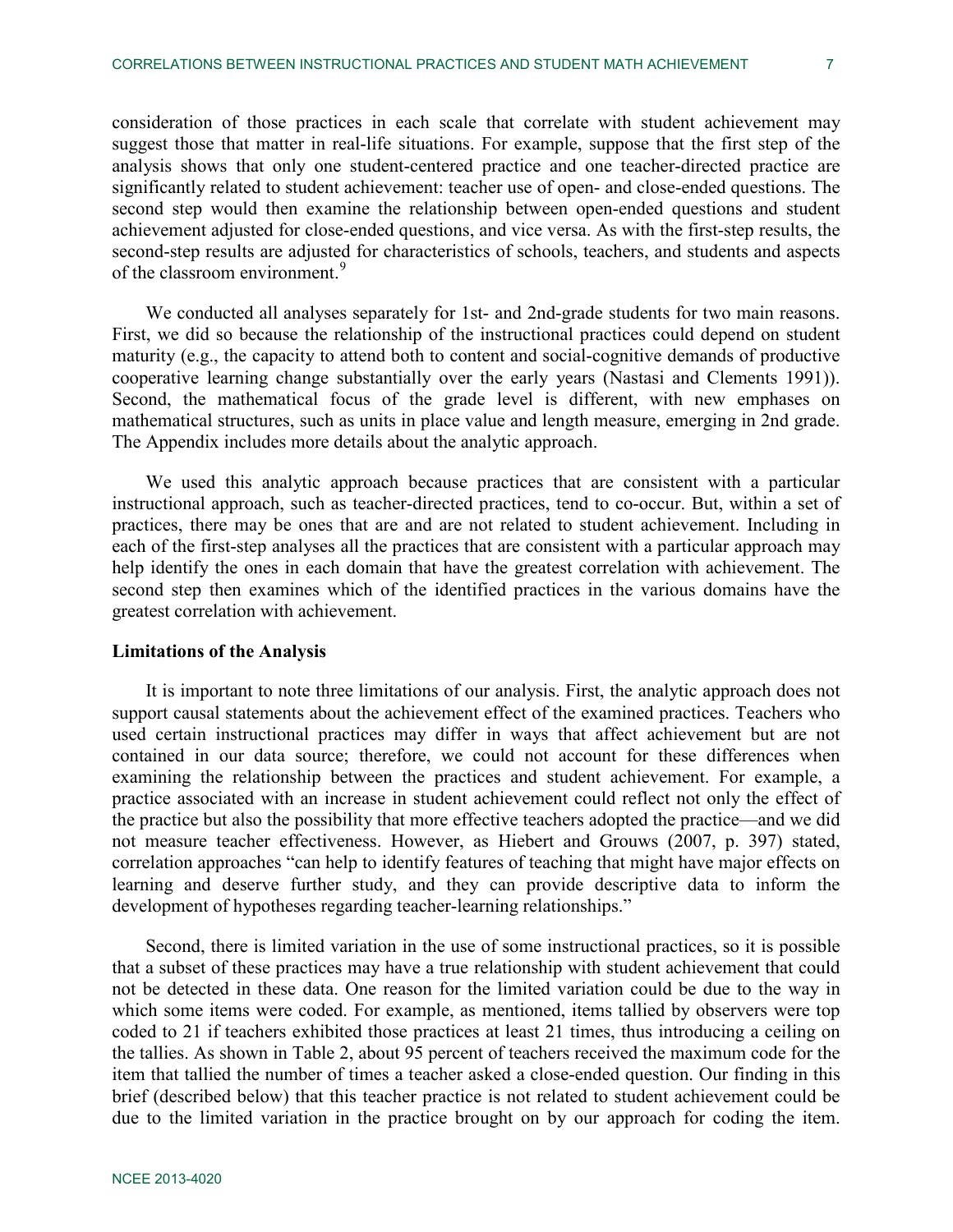Another reason for the limited variation for some items could be due to the influence of the curricula included in the RCT on teachers' practices. As mentioned in Agodini et al. (2010), nearly all teachers reported use of the curriculum assigned to their schools. Therefore, practices that are not part, or are a minor part, of the study's curricula may have a low frequency of use. A final reason for the limited variation for some items is that most teachers were using the curriculum in the RCT for the first time when classroom observations were conducted. During the first year of curriculum implementation, teachers may be learning to implement the structure and procedures of the curriculum and may not implement all parts (or the more sophisticated parts) of the curriculum until they gain experience and reach a more refined phase of implementation. Therefore, more challenging practices may have a low frequency of use.

Third, the data were collected in single-day observations in each teacher's classroom.<sup>[10](#page-27-9)</sup> All 1st-grade observations occurred in the spring of the school year, and the 2nd-grade observations were conducted in fall, winter, and spring. However, as single-day observations, they do not necessarily reflect teacher practice across the entire school year. In addition, the observations were conducted in real time, so observers could not "replay" an interaction to see if a practice occurred. This could result in measurement error, which could weaken the correlations. Given these limitations, the results presented in the following section are best interpreted as suggesting hypotheses for further study.

## **Results**

In Tables 3 through 5, we present results from the first step and, in Table 6, results from the second step; we focus on results from the second step. In both steps, practices that are statistically significant at the 0.10 level are deemed to be associated with student achievement. We use the 0.10 level of statistical significance rather than 0.05 to avoid false conclusions about practices that may be related to student achievement but do not reach the conventional level because of little variation in our data.<sup>[11](#page-27-10)</sup> Considering the correlational design of this study and the exploratory nature of the results, we suggest that each of our findings be explored with causal designs. Given that researchers will most likely study only those practices that are associated with achievement, we believe it is important to minimize Type II error (failing to detect associations), even though this may lead to increased Type I error (detecting associations that really do not exist), so more rigorous future research does not overlook practices that are potentially important for student achievement.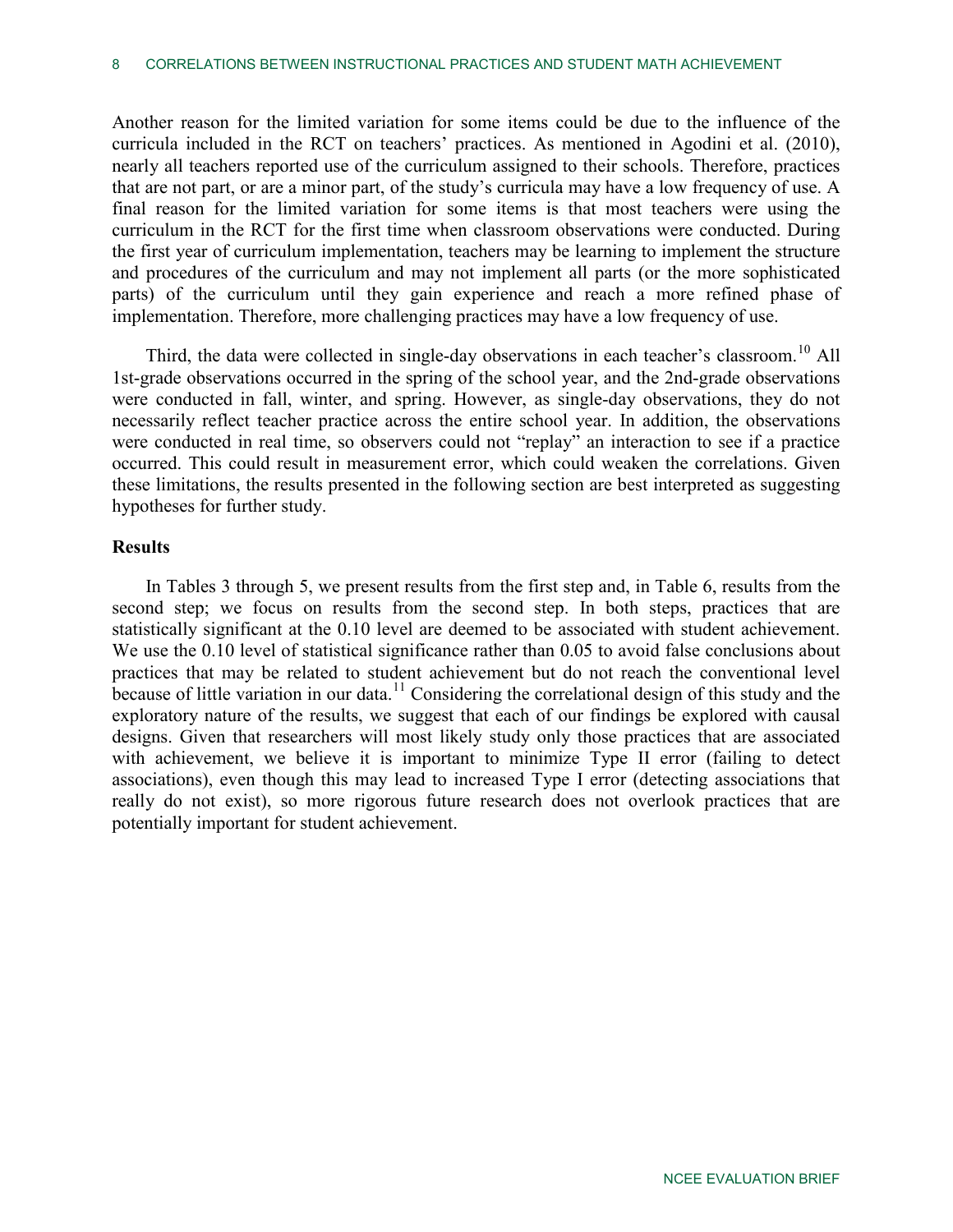NCEE 2013-4020

**NCEE 2013-4020** 

|                                                                                                       |         |             | Percentile     |                  |                |         |
|-------------------------------------------------------------------------------------------------------|---------|-------------|----------------|------------------|----------------|---------|
| Item                                                                                                  | Average | Minimum     | 25th           | 50 <sup>th</sup> | 75th           | Maximum |
| Items in the Student-Centered Instruction Scale                                                       |         |             |                |                  |                |         |
| Teacher poses open-ended questions that have more than one correct answer (TALLY)                     | 6.18    | 0           | 1              | 4                | 9              | 21      |
| Number of problems for which the teacher elicits multiple strategies or solutions (TALLY)             | 1.83    | 0           | 0              | 1                | 3              | 11      |
| Teacher tells student the strategy to use in response to student work/answer (TALLY)                  | 1.39    | $\Omega$    | 0              | 1                | $\overline{c}$ | 21      |
| Teacher elicits other students' questions about a student's response (TALLY)                          | 0.18    | 0           | 0              | 0                | 0              | 6       |
| Teacher labels math strategy, problem, or concept in response to student work/answer (TALLY)          | 1.39    | 0           | 0              | 0                | $\overline{c}$ | 21      |
| Teacher repeats student answer in a neutral way with no indication of correctness (TALLY)             | 1.56    | 0           | 0              | 0                | $\overline{c}$ | 21      |
| Teacher probes for reasoning or justification in response to student work/answer (TALLY)              | 4.71    | 0           | 1              | 4                | $\overline{7}$ | 21      |
| Teacher provides hint to students in response to student work/answer (TALLY)                          | 6.74    | 0           | $\overline{c}$ | 5                | 9              | 21      |
| Teacher clarifies what student says or does in response to student work/answer (TALLY)                | 1.69    | $\Omega$    | 0              | 1                | 2              | 21      |
| Teacher extends what student says or does in response to student work/answer (TALLY)                  | 0.63    | 0           | 0              | 0                | 1              | 21      |
| Teacher uses praise or makes positive comments focused on content (TALLY)                             | 1.96    | 0           | 0              | 1                | 3              | 21      |
| Teacher highlights student work or solution to class (TALLY)                                          | 0.98    | 0           | 0              | 0                | 1              | 21      |
| Number of different types of visual or three-dimensional representations created by students (TALLY)  | 2.13    | 0           | 1              | 2                | 3              | 15      |
| Teacher differentiates curriculum for children who are above level (SCALE, 1-4)                       | 1.16    | $\mathbf 1$ | 1              | 1                | 1              | 4       |
| Items in the Teacher-Directed Instruction Scale                                                       |         |             |                |                  |                |         |
| Teacher asks close-ended questions (TALLY)                                                            | 20.14   | 1           | 21             | 21               | 21             | 21      |
| Number of problems on which the teacher guides practice on problems (TALLY)                           | 9.19    | 0           | 4              | 8                | 14             | 21      |
| Number of representations demonstrated by the teacher (TALLY)                                         | 7.38    | 0           | 3              | 6                | 10             | 21      |
| Teacher indicates if correct without elaborating in response to student work/answer (TALLY)           | 18.93   | 0           | 21             | 21               | 21             | 21      |
| Teacher calls on other students until the correct answer is given (TALLY)                             | 2.67    | 0           | 0              | 2                | 4              | 21      |
| Teacher asks class if it agrees or disagrees with a student's response (TALLY)                        | 2.19    | 0           | 0              | 1                | 3              | 21      |
| Teacher prompts student to guide practice or lead the class in a routine (YES/NO)                     | 0.33    | 0           | 0              | 0                | 1              |         |
| Students practice number facts or procedures (SCALE, 1-6)                                             | 3.37    | 0           | 0              | 6                | 6              | 6       |
| Students provide choral or group responses to questions (SCALE, 0-2)                                  | 1.27    | 0           | 1              | 1                | 2              | 2       |
| Students rote count (orally or in writing) (YES/NO)                                                   | 0.63    | $\Omega$    | 0              | 1                | 1              |         |
| Number of types of rote counting that occurred, by ones, by twos, and so forth (TOTAL OF 8 TIMES)     | 1.78    | $\Omega$    | 0              | 2                | 3              | 7       |
| Number of practice problems focusing on review of previously learned material (TALLY)                 | 7.01    | 0           | 0              | 4                | 11             | 21      |
| Number of materials used by children (TOTAL OF 11 ITEMS)                                              | 1.67    | 0           | 1              | 2                | 2              | 6       |
| Number of types of representations used during math, by the teacher or by students (TOTAL OF 7 ITEMS) | 2.26    | 0           | 1              | $\overline{2}$   | 3              | 7       |
| Percentage of math instructional time spent in large group (SCALE, 0-4)                               | 3.11    | 0           | 3              | 3                | 4              | 4       |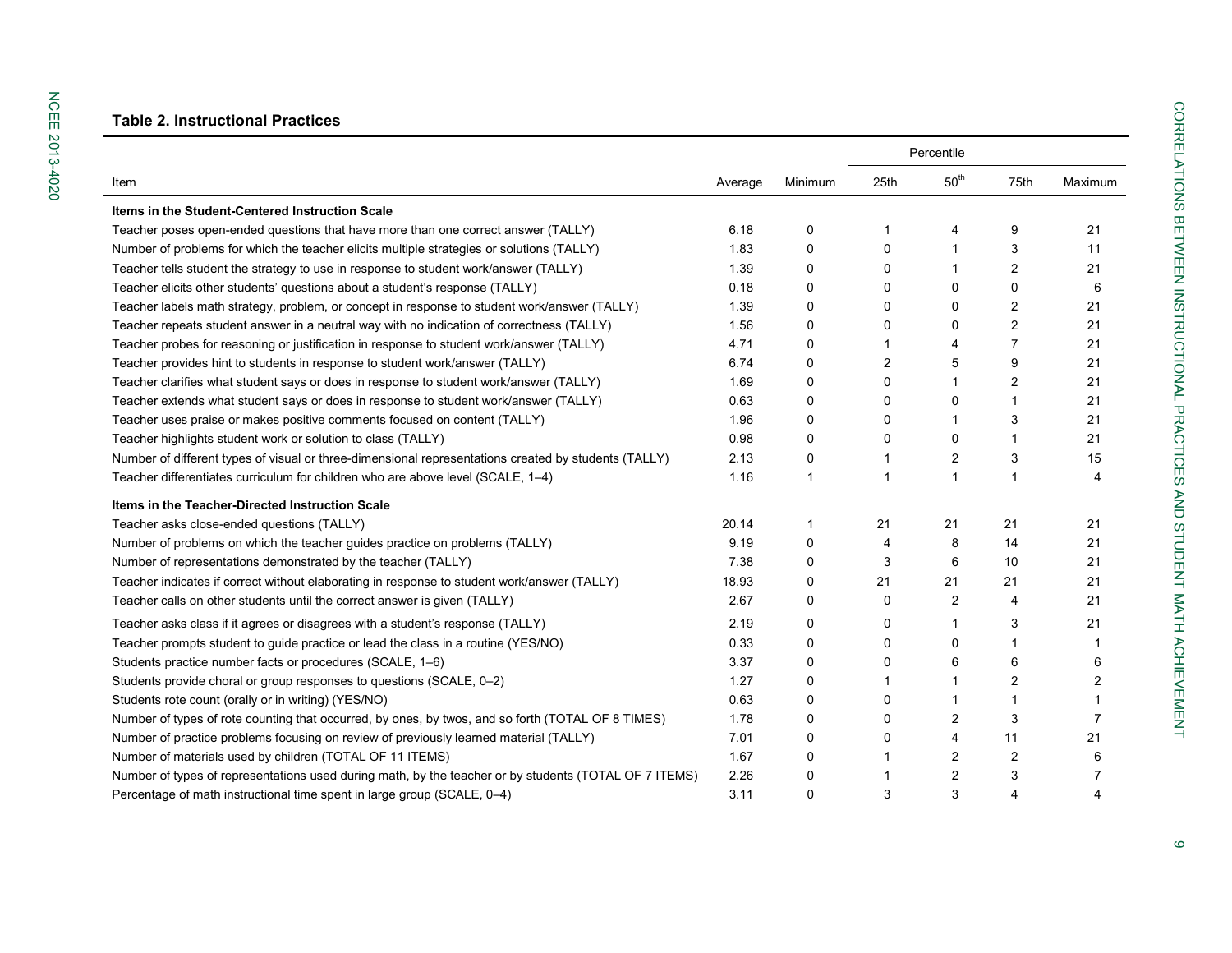# **Table 2** *(continued*)

|                                                                                        |         |                | Percentile |                  |      |         |
|----------------------------------------------------------------------------------------|---------|----------------|------------|------------------|------|---------|
| Item                                                                                   | Average | <b>Minimum</b> | 25th       | 50 <sup>th</sup> | 75th | Maximum |
| Items in the Peer Collaboration Scale                                                  |         |                |            |                  |      |         |
| Teacher demonstrates how to play a game (YES/NO)                                       | 0.15    |                |            | 0                | 0    |         |
| Teacher directs or encourages students to help one another with math (YES/NO)          | 0.41    |                |            |                  |      |         |
| Students play math games (SCALE, 0-6)                                                  | 1.18    |                |            |                  | 0    |         |
| Students ask peers questions about math (SCALE, 0-2)                                   | 0.39    |                |            |                  |      |         |
| Students discuss math strategies or solutions with partner or small group (SCALE, 0-2) | 0.48    |                |            |                  |      |         |
| Percentage of math instructional time spent in small group (SCALE, 0-4)                | 0.25    |                |            |                  | 0    |         |
| Percentage of math instructional time spent in pairs (SCALE, 0–4)                      | 0.51    |                |            |                  |      |         |
| Teacher encourages students to help one another understand math (SCALE, 1-4)           | 1.72    |                |            |                  |      |         |
| Students help one another understand math concepts or procedures (SCALE, 1-4)          | 1.78    |                |            |                  |      |         |
| Peer-to-peer interaction about math occurs (SCALE, 1-4)                                | 1.71    |                |            | $\mathcal{P}$    | 2    |         |

Source: Author calculations (means and quartile ranges) using classroom observation data.

Note: TALLY has a possible range of 0 –21, where 21 includes tallies of 21 and over.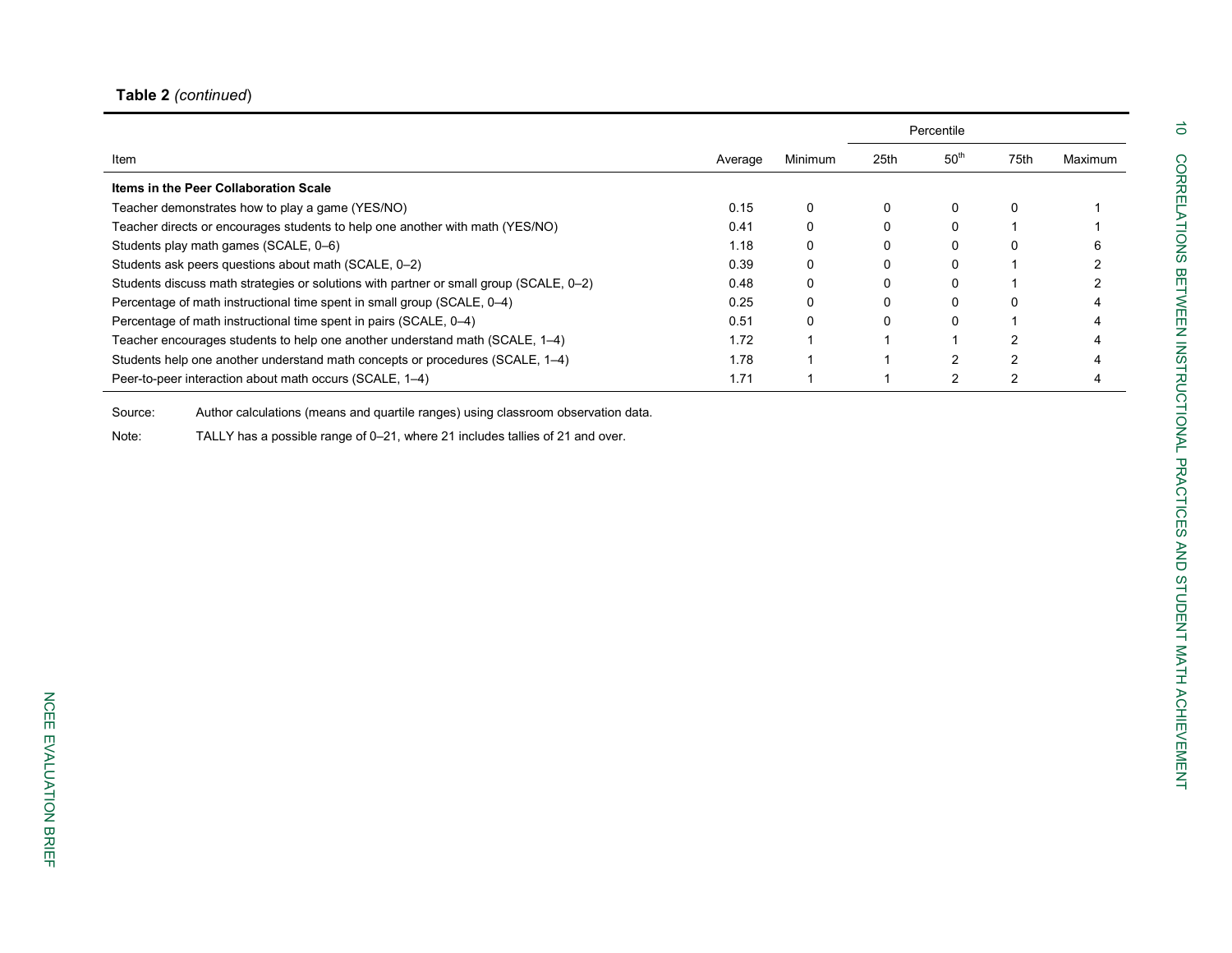|                                                                                                      |           | 2nd Grade |          |         |
|------------------------------------------------------------------------------------------------------|-----------|-----------|----------|---------|
|                                                                                                      | 1st Grade |           |          |         |
| Item                                                                                                 | Estimate  | p-value   | Estimate | p-value |
| Teacher poses open-ended questions that have more than one correct answer (TALLY)                    | $-0.1$    | 0.52      | $0.2*$   | 0.06    |
| Number of problems for which the teacher elicits multiple strategies or solutions (TALLY)            | 0.0       | 0.95      | $-0.8**$ | 0.04    |
| Teacher tells student the strategy to use in response to student work/answer (TALLY)                 | $0.8**$   | 0.03      | $-0.1$   | 0.66    |
| Teacher elicits other students' questions about a student's response (TALLY)                         | $-0.8$    | 0.49      | 0.8      | 0.33    |
| Teacher labels math strategy, problem, or concept in response to student work/answer (TALLY)         | 0.5       | 0.12      | 0.2      | 0.42    |
| Teacher repeats student answer in a neutral way with no indication of correctness (TALLY)            | $-0.3$    | 0.19      | $-0.4*$  | 0.08    |
| Teacher probes for reasoning or justification in response to student work/answer (TALLY)             | 0.0       | 0.87      | 0.1      | 0.62    |
| Teacher provides hint to students in response to student work/answer (TALLY)                         | $-0.2*$   | 0.10      | 0.1      | 0.23    |
| Teacher clarifies what student says or does in response to student work/answer (TALLY)               | 0.2       | 0.61      | $-0.1$   | 0.69    |
| Teacher extends what student says or does in response to student work/answer (TALLY)                 | 0.2       | 0.67      | $-0.1$   | 0.86    |
| Teacher uses praise or makes positive comments focused on content (TALLY)                            | 0.0       | 0.88      | 0.2      | 0.48    |
| Teacher highlights student work or solution to class (TALLY)                                         | 0.2       | 0.45      | 0.1      | 0.71    |
| Number of different types of visual or three-dimensional representations created by students (TALLY) | 0.3       | 0.44      | 0.2      | 0.57    |
| Teacher differentiates curriculum for children who are above grade level (SCALE, 1-4)                | $-1.3$    | 0.33      | $1.8*$   | 0.09    |

**Table 3. Practices in the Student-Centered Scale: Percentile-Point Increase in Student Achievement Associated with a One-Unit Increase in Each Practice (Step One Results)**

Source: Author calculations using data from the fall and spring ECLS-K math test administered by the study team, classroom observations conducted by the study team, teacher surveys data collected by the study team, and Common Core Data.

Note: TALLY has a possible range of 0–21, where 21 includes tallies of 21 and over. The estimates were produced using a three-level hierarchical learning model (HLM); a list of covariates is provided in the Appendix.

\*Significantly different from zero at the 0.10 level, two-tailed test.

\*\*Significantly different from zero at the 0.05 level, two-tailed test.

\*\*\*Significantly different from zero at the 0.01 level, two-tailed test.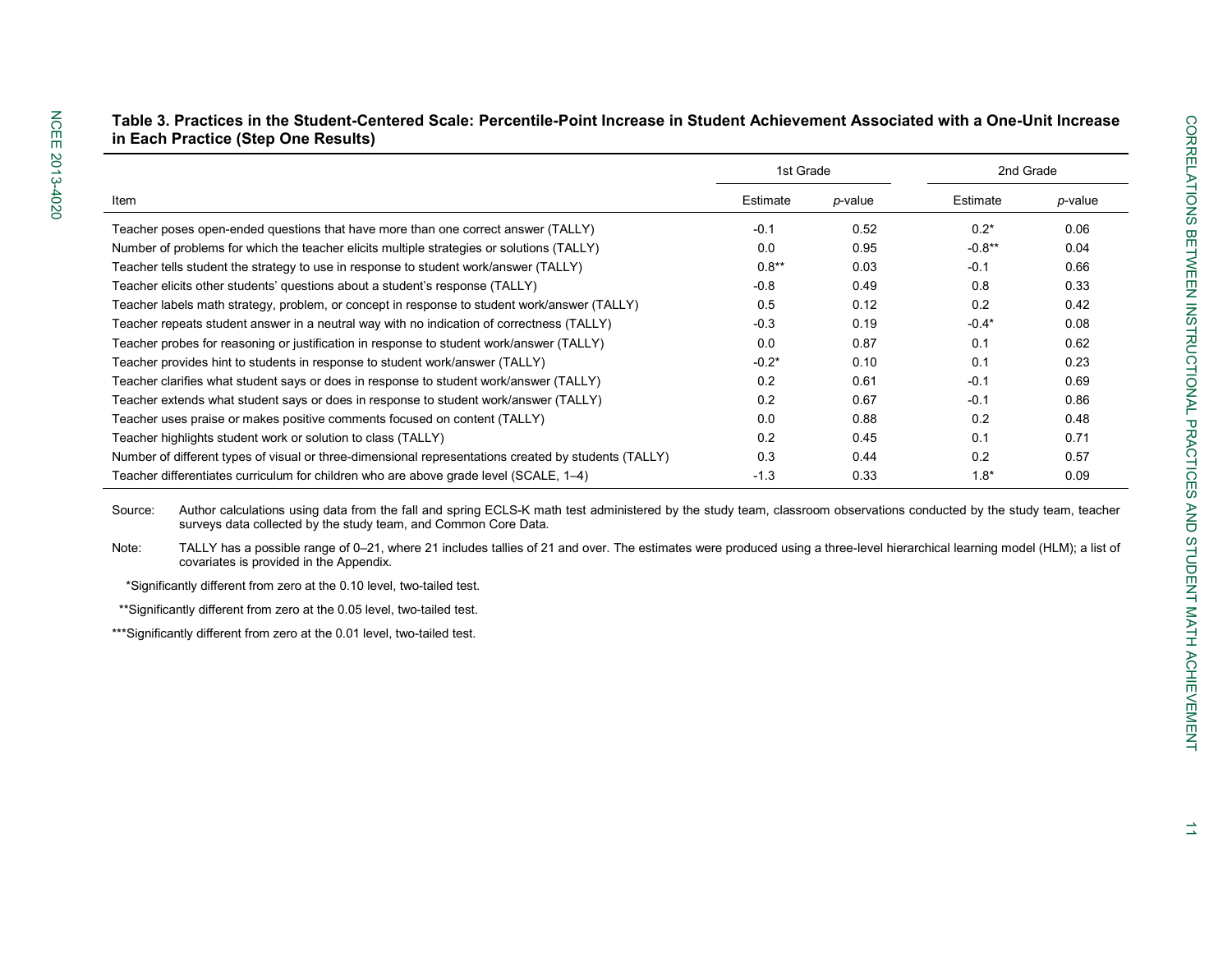|                                                                                                   | 1st Grade |         | 2nd Grade |         |
|---------------------------------------------------------------------------------------------------|-----------|---------|-----------|---------|
| Item                                                                                              | Estimate  | p-value | Estimate  | p-value |
| Teacher asks close-ended questions (TALLY)                                                        | $-0.1$    | 0.76    | 0.0       | 0.86    |
| Number of problems on which the teacher guides practice on problems (TALLY)                       | 0.0       | 0.84    | 0.0       | 0.91    |
| Number of representations demonstrated by the teacher (TALLY)                                     | 0.0       | 0.92    | $0.3*$    | 0.08    |
| Teacher indicates if correct without elaborating in response to student work/answer (TALLY)       | 0.1       | 0.79    | 0.2       | 0.34    |
| Teacher calls on other students until the correct answer is given (TALLY)                         | $-0.3*$   | 0.09    | 0.0       | 0.90    |
| Teacher asks class if it agrees or disagrees with a student's response (TALLY)                    | 0.1       | 0.54    | $0.3*$    | 0.08    |
| Teacher prompts student to guide practice or lead the class in a routine (YES/NO)                 | $-1.2$    | 0.39    | $-3.0*$   | 0.05    |
| Students practice number facts or procedures (SCALE, 1–6)                                         | $-0.2$    | 0.43    | 0.2       | 0.44    |
| Students provide choral or group responses to questions (SCALE, 0–2)                              | $-0.9$    | 0.39    | $-1.4$    | 0.16    |
| Students rote count (orally or in writing) (YES/NO)                                               | $-0.2$    | 0.91    | $-1.3$    | 0.47    |
| Number of types of rote counting that occurred, by ones, by twos, and so forth (TOTAL OF 8 TIMES) | 0.7       | 0.30    | 0.7       | 0.36    |
| Number of practice problems focusing on review of previously learned material (TALLY)             | 0.2       | 0.11    | 0.0       | 0.76    |
| Number of materials used by children (TOTAL OF 11 ITEMS)                                          | $-1.0$    | 0.13    | 0.1       | 0.92    |
| Number of types of representations used during math, by teacher or students (TOTAL OF 7 ITEMS)    | 0.0       | 0.95    | 0.1       | 0.86    |
| Percentage of math instructional time spent in large group (SCALE, 0–4)                           | $1.5***$  | 0.04    | $-0.4$    | 0.54    |

**Table 4. Practices in the Teacher-Directed Scale: Percentile Point Increase in Student Achievement Associated with a One-Unit Increase in Each Practice (Step One Results)**

Source: Author calculations using data from the fall and spring ECLS-K math test administered by the study team, classroom observations conducted by the study team, teacher surveys data collected by the study team, and Common Core Data.

Note: TALLY has a possible range of 0-21, where 21 includes tallies of 21 and over. The estimates were produced using a three-level HLM; a list of covariates is provided in the Appendix.

\*Significantly different from zero at the 0.10 level, two-tailed test.

\*\*Significantly different from zero at the 0.05 level, two-tailed test.

\*\*\*Significantly different from zero at the 0.01 level, two-tailed test.

 $\vec{z}$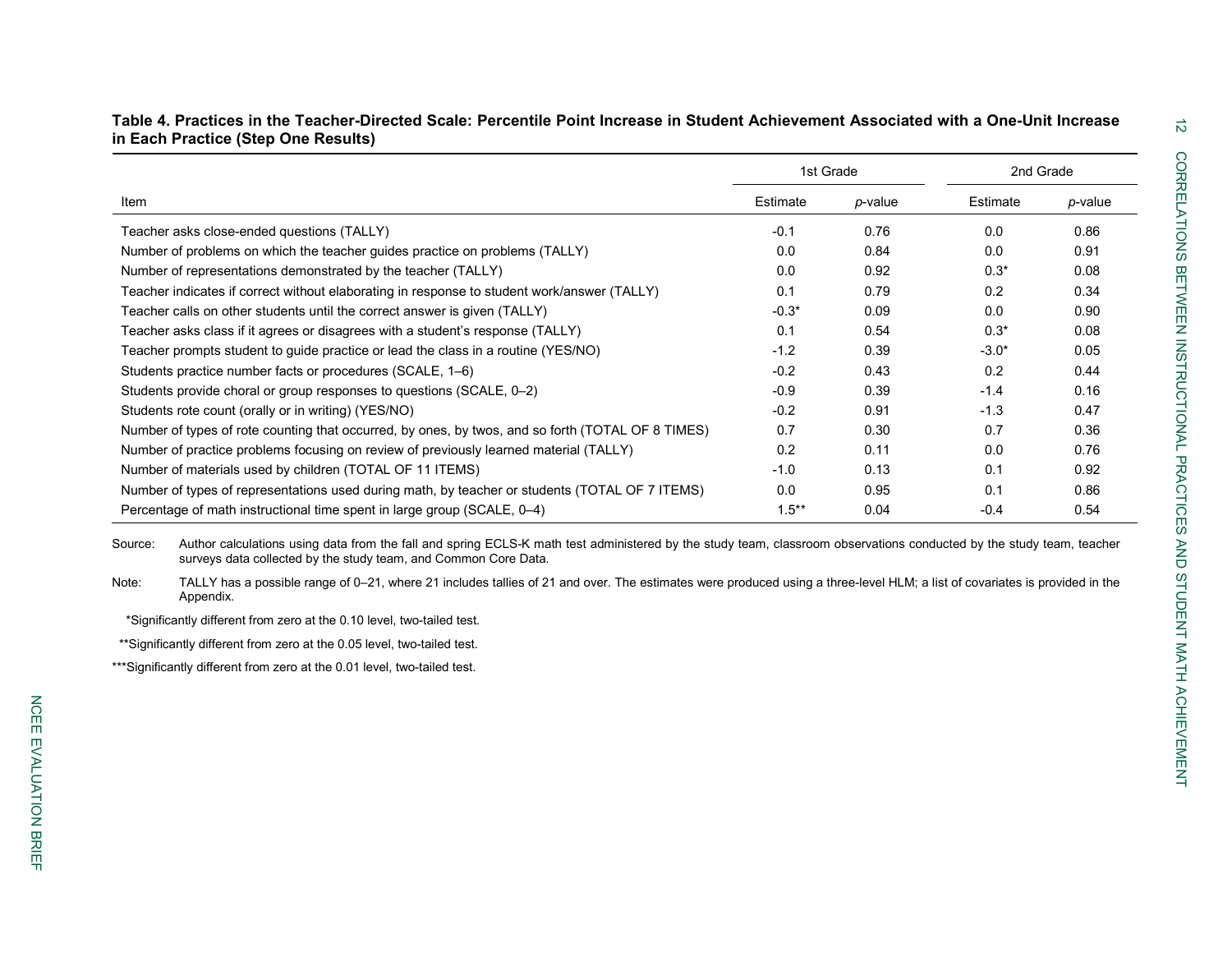|                                                                                        | 1st Grade |            | 2nd Grade |         |  |
|----------------------------------------------------------------------------------------|-----------|------------|-----------|---------|--|
| Item                                                                                   | Estimate  | $p$ -value | Estimate  | p-value |  |
| Teacher demonstrates how to play a game (YES/NO)                                       | 1.6       | 0.56       | 4.3       | 0.14    |  |
| Teacher directs or encourages students to help one another with math (YES/NO)          | 1.2       | 0.43       | 1.0       | 0.54    |  |
| Students play math games (SCALE, 0-6)                                                  | $-0.5$    | 0.26       | $-0.3$    | 0.48    |  |
| Students ask peers questions about math (SCALE, 0-2)                                   | 0.0       | 0.99       | $-4.2***$ | 0.01    |  |
| Students discuss math strategies or solutions with partner or small group (SCALE, 0-2) | 1.7       | 0.25       | $-0.9$    | 0.52    |  |
| Percentage of math instructional time spent in small group (SCALE, 0–4)                | $-0.6$    | 0.56       | $-0.2$    | 0.83    |  |
| Percentage of math instructional time spent in pairs (SCALE, 0–4)                      | 0.8       | 0.37       | 0.6       | 0.53    |  |
| Teacher encourages students to help one another understand math (SCALE, 1–4)           | 0.3       | 0.78       | 1.2       | 0.36    |  |
| Students help one another understand math concepts or procedures (SCALE, 1–4)          | $-2.4*$   | 0.10       | $2.3*$    | 0.08    |  |
| Peer-to-peer interaction about math occurs (SCALE, 1-4)                                | $-0.9$    | 0.50       | $-1.6$    | 0.28    |  |

**Table 5. Practices in the Peer Collaboration Scale: Percentile Point Increase in Student Achievement Associated with a One-Unit Increase in Each Practice (Step One Results)**

Source: Author calculations using data from the fall and spring ECLS-K math test administered by the study team, classroom observations conducted by the study team, teacher surveys data collected by the study team, and Common Core Data.

Note: The estimates were produced using a three-level HLM; a list of covariates is provided in the Appendix.

\*Significantly different from zero at the 0.10 level, two-tailed test.

\*\*Significantly different from zero at the 0.05 level, two-tailed test.

\*\*\*Significantly different from zero at the 0.01 level, two-tailed test.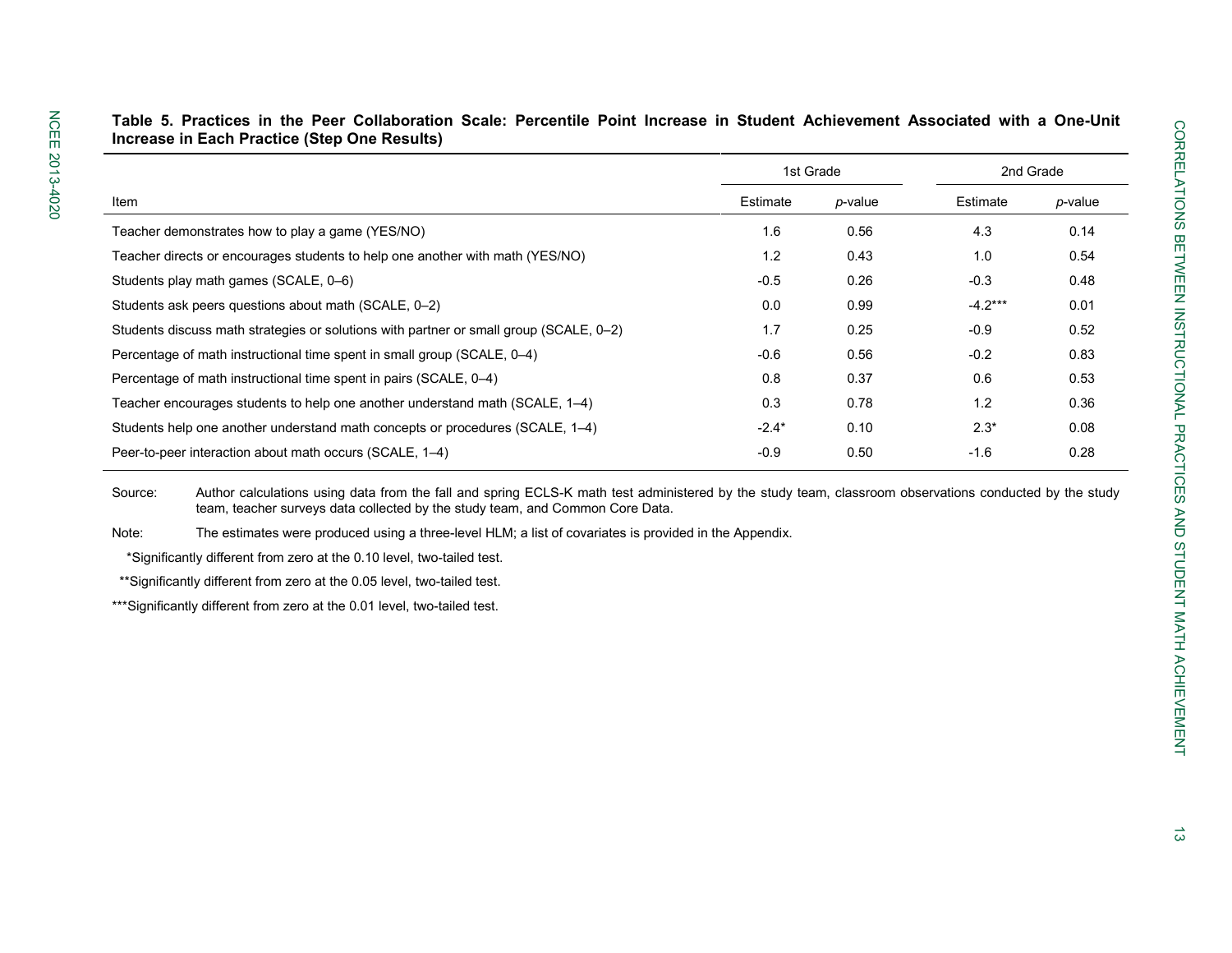In the 1st grade, greater use of the following practices is associated with an increase in math achievement (Table 6):

- Teachers telling students the strategy to use in response to students' work or answers
- Higher percentage of math instructional time spent in a large-group or whole-class setting

In the 2nd grade, greater use of the following practices is associated with an increase in math achievement:

- Teachers differentiating curriculum for children who are above grade level.
- Number of representations that teachers demonstrate
- Teachers asking the class if it agrees with a student's answer
- Students help one another understand math concepts or procedures

Unlike the case of the 1st-grade results, however, some practices in 2nd grade are associated with a *decrease* in math achievement, including:

- Teachers eliciting multiple strategies or solutions
- Teachers prompting a student to guide practice or lead the class in a routine
- Frequency of students asking one another questions about math

A description of how each of these items was coded is provided in the Appendix.

## **Placing Our Results in Context With the Findings of Similar Studies**

A relatively large body of research has attempted to identify instructional practices related to student achievement (e.g., Hiebert and Grouws 2007). However, this research has faced many difficulties because many factors, both inside and outside the classroom, are likely to affect student achievement. Much of the earlier research is based on correlational methods similar to those used in the current study, and those methods may not adequately account for all the factors affecting student achievement. In addition, even though some of the earlier research used rigorous methods (such as random assignment to specific practices), such research is sparse and can involve small sample sizes. This study has the advantages of a large and rich data set, independent observations of the same practices across classrooms randomly assigned to different curricula, and a reliable and valid student outcome assessment. However, because the practices themselves were not randomly assigned, the usefulness of the findings lies mainly in suggesting hypotheses for further study.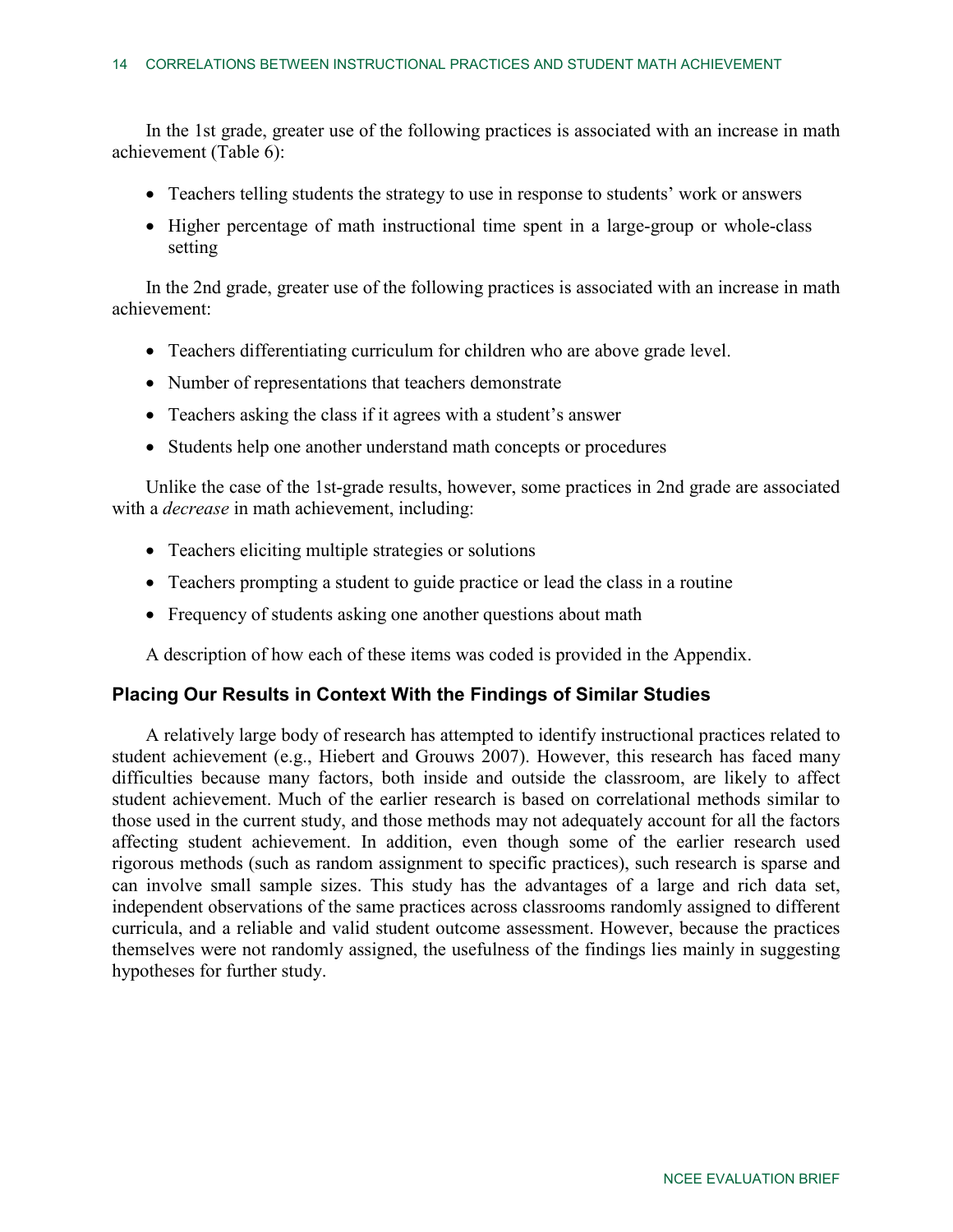| Item                                                                                      | Estimate  | p-value |
|-------------------------------------------------------------------------------------------|-----------|---------|
| <b>1st Grade</b>                                                                          |           |         |
| Teacher tells student the strategy to use in response to student work/answer (TALLY)      | $0.9**$   | 0.01    |
| Teacher provides hint to students in response to student work/answer (TALLY)              | $-0.2$    | 0.18    |
| Teacher calls on other students until the correct answer is given (TALLY)                 | $-0.3$    | 0.16    |
| Percentage of math instructional time spent in large group (SCALE, 0–4)                   | $1.4***$  | 0.04    |
| Students help one another understand math concepts or procedures (SCALE, 1–4)             | $-1.0$    | 0.24    |
| 2nd Grade                                                                                 |           |         |
| Teacher poses open-ended questions that have more than one correct answer (TALLY)         | 0.2       | 0.14    |
| Number of problems for which the teacher elicits multiple strategies or solutions (TALLY) | $-0.7*$   | 0.08    |
| Teacher repeats student answer in a neutral way with no indication of correctness (TALLY) | $-0.3$    | 0.18    |
| Teacher differentiates curriculum for children who are above grade level (SCALE, 1–4)     | $3.0***$  | 0.01    |
| Number of representations demonstrated by the teacher (TALLY)                             | $0.3**$   | 0.02    |
| Teacher asks class if it agrees or disagrees with a student's response (TALLY)            | $0.3*$    | 0.05    |
| Teacher prompts student to guide practice or lead the class in a routine (YES/NO)         | $-2.7*$   | 0.07    |
| Students ask peers questions about math (SCALE, 0-2)                                      | $-4.1***$ | 0.00    |
| Students help one another understand math concepts or procedures (SCALE, 1–4)             | $2.1**$   | 0.02    |

|                                                                                |  |  |  | Table 6. Step Two Results: Percentile Point Increase in Student Achievement Associated with a |  |
|--------------------------------------------------------------------------------|--|--|--|-----------------------------------------------------------------------------------------------|--|
| One-Unit Increase in the Practices Identified in Step One (Tables 3, 4, and 5) |  |  |  |                                                                                               |  |

Source: Author calculations using data from the fall and spring ECLS-K math test administered by the study team, classroom observations conducted by the study team, teacher surveys data collected by the study team, and Common Core Data.

Note: TALLY has a possible range of 0–21, where 21 includes tallies of 21 and over. The estimates were produced using a threelevel HLM; a list of covariates is provided in the Appendix.

\*Significantly different from zero at the 0.10 level, two-tailed test.

\*\*Significantly different from zero at the 0.05 level, two-tailed test.

\*\*\*Significantly different from zero at the 0.01 level, two-tailed test.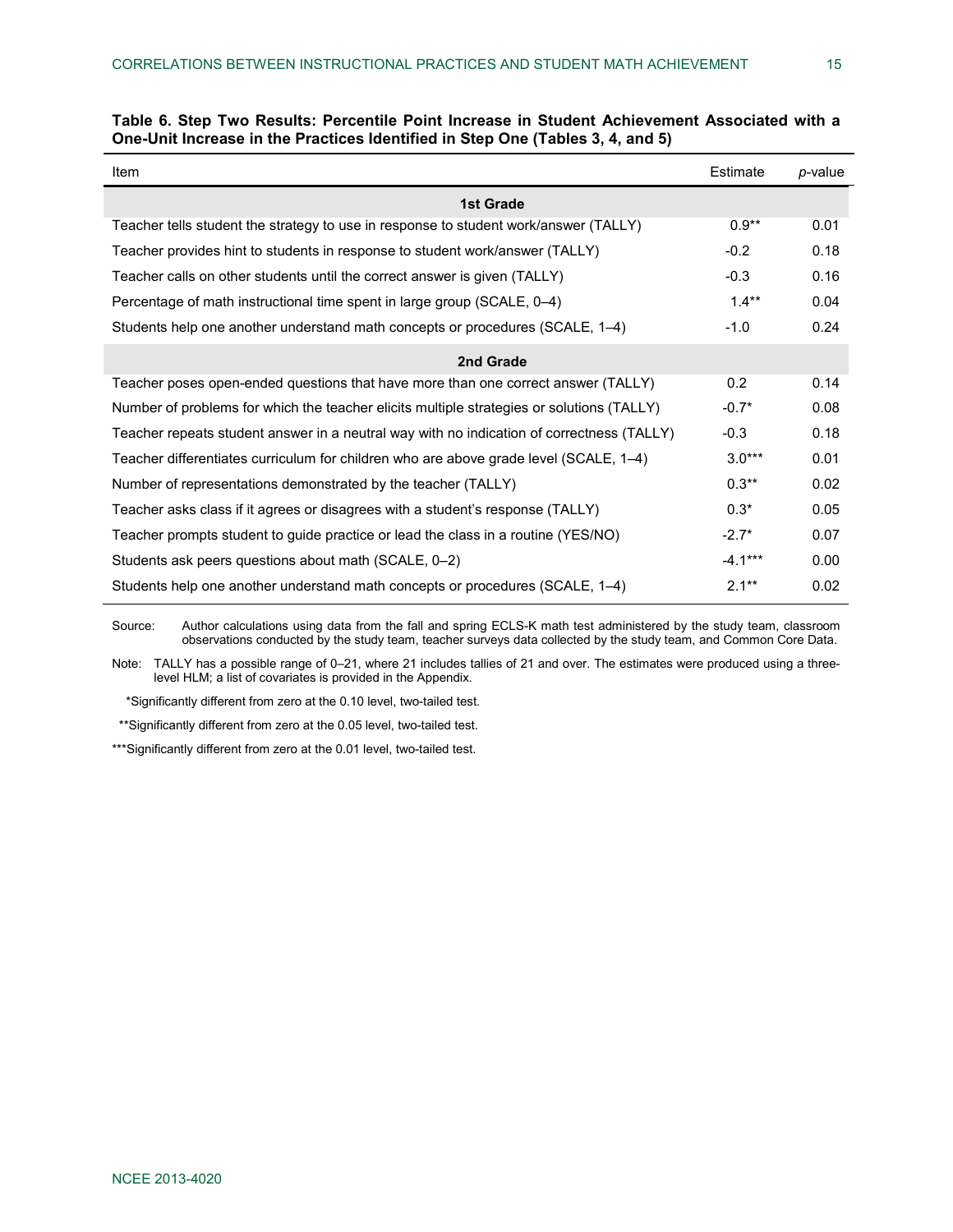To serve that purpose as well as possible, we place our results in the context of the findings of other studies that focused on the relationships between instructional practices and student achievement. In this way, we hope to enhance this research base and suggest specific hypotheses, with the goal of helping researchers design studies that will identify practices teachers should implement or avoid in their classroom instruction. Therefore, we examine what the body of knowledge (including our findings) suggests as hypotheses to pursue in establishing relationships between particular practices and student achievement.

As the discussion below explains, some of our findings are consistent with earlier research, whereas other findings are inconsistent. When possible, we note whether our findings are consistent or inconsistent with research that draws on more rigorous methods. In addition, we highlight instructional practices for which the research base seems to be nearing a consensus and discuss what the findings may mean for instruction, professional development, and curriculum development and refinement, if validated by experimental means.

## **Findings Consistent with Earlier Research**

*Move beyond a simple student-centered/teacher-directed dichotomy.* One main finding that is consistent with earlier research is that the categorization into student-centered versus teacherdirected may not be a dichotomy on which researchers should base future studies. That is, our results are congruous with the conclusion of the National Mathematics Advisory Panel: "Highquality research does not support the contention that instruction should be either entirely 'student-centered' or 'teacher-directed.' Research indicates that some forms of particular instructional practices can have a positive impact under specified conditions" (2008, p. 11). Therefore, we will not make recommendations for studies that compare those broad categories of approaches, but rather will focus on hypotheses regarding which student-centered and teacherdirected practices appear to either warrant experimental validation (because they appear promising from the present research base) or need further research to resolve conflicting evidentiary claims or alternative interpretations.

*Large group or whole-class instruction is useful.* The finding that an increase in the percentage of math instructional time spent in a large group or whole-class setting is associated with an increase in math achievement has at least two possible interpretations. First, it may reflect the positive effects of active teaching, which features the teacher's presentation of what is to be learned and provision of individual feedback (Brophy 1988; Good et al. 1983). This finding would be consistent with the finding of a negative relationship between math achievement and the frequency with which teachers prompt a *student* to lead the class. Second, the positive relationship between a large group or whole-class setting and math achievement may also simply indicate that students in classes with more whole-class time devoted to math experience more instructional time in math ("time on task"; Bodovski and Farkas 2007; Brophy 1988; Pianta et al. 2008; Sylva et al. 2005; Wenglinsky 2004).

Future research could investigate the two potential interpretations and examine when other pedagogical structures (i.e., size and nature of student groups and the instructional practices used in each grouping) are, or are not, useful. For example, *guided* small groups—those in which a teacher is present, leading, monitoring, and guiding children's work—may complement wholegroup instruction, but only if the tasks assigned to students guide them to productive engagement with important mathematical concepts and procedures (Hiebert and Grouws 2007).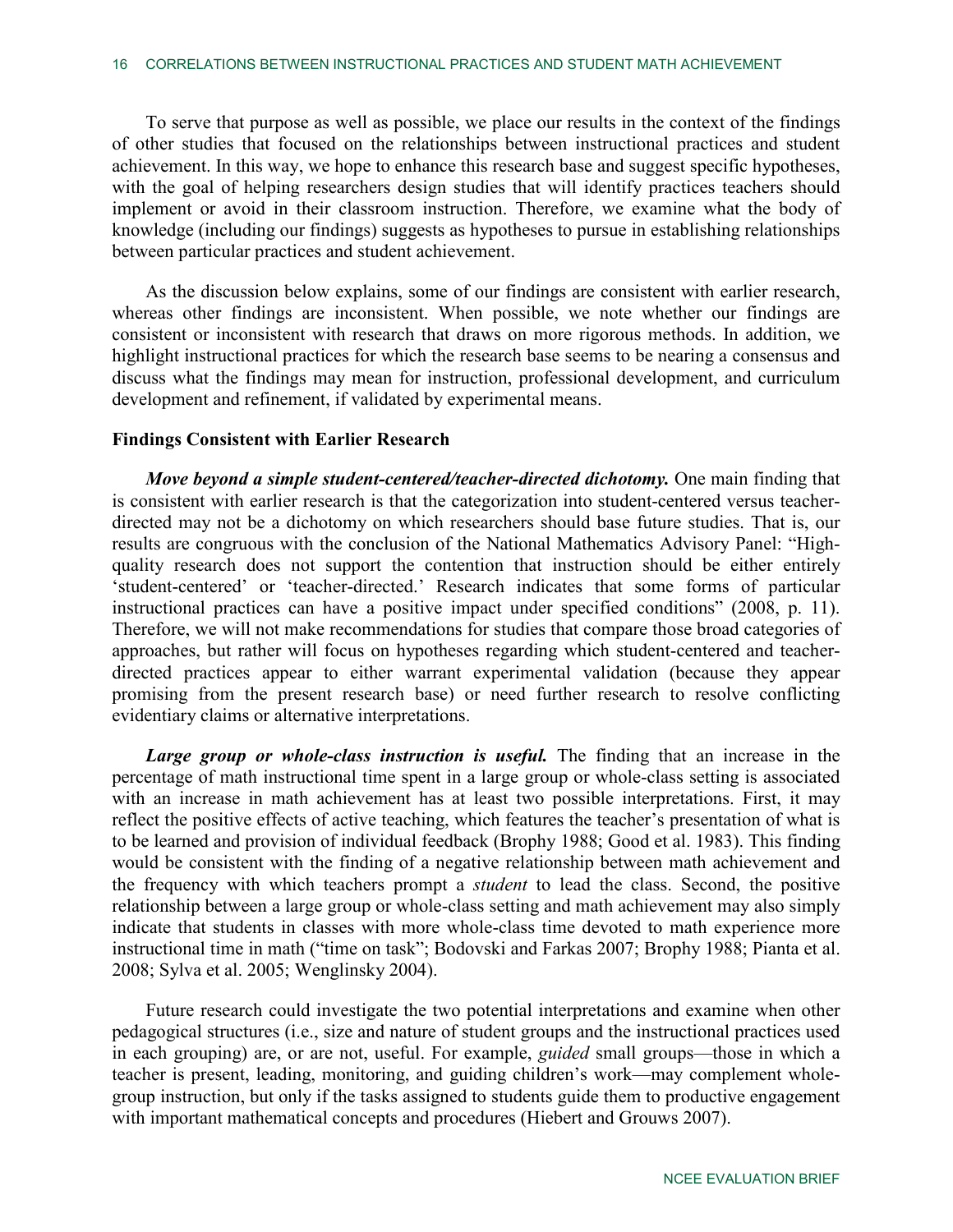*Representations are useful if used appropriately.* The study's results also address teachers' practices during instructional time and how those practices relate to student achievement. For example, we find that the more 2nd-grade teachers demonstrated representations of mathematical ideas, the greater the increase in student achievement. The result suggests the hypothesis that curricula and professional development will be more effective if they emphasize that aspect of "pedagogical content knowledge":

[A] "particular form of content knowledge that embodies the aspects of content most germane to its teachability. . .[including] the most useful forms of representation of those ideas, the most powerful analogies, illustrations, examples, explanations, and demonstrations—in a word, the ways of representing and formulating the subject that make it comprehensible to others. Since there are no single most powerful forms of representation, the teacher must have at hand a veritable armamentarium of alternative forms of representation, some of which derive from research whereas others originate in the wisdom of practice" (Shulman 1986, p. 9).

However, a specific caveat is in order. The present study's data on representations simply measures the number of representations, not the quality or appropriateness of the representations. Teachers may have used some representations that were powerful and others that were not. The use of more representations may just have increased the likelihood that some of them were powerful. It is possible that targeted use of a smaller number of effective representations may be as beneficial as the use of a larger number of representations. Future research could first evaluate the effectiveness of different representations and then address the effects of different numbers of those shown to be efficacious. Research could also help identify the most effective representations.

*It may be useful to structure students' strategies for particular learning objectives.* A related issue involves the strategies children use and are taught to use. Most 1st graders and many 2nd graders are forming a collection of mathematical strategies for solving problems and figuring out arithmetic combinations (Sarama and Clements 2009). Our results suggest the hypothesis that it might be helpful for teachers to suggest specific strategies in response to students' work (such as has been shown to be successful in Japan and the U.S. (Henry and Brown 2008; Murata and Fuson 2006).

*Students interacting and thinking about one another's work may be important.* Also consistent with other research, our results demonstrate a positive relationship between teachers asking the class if it agrees with a student's answer and student achievement. Several researchers (Clements and Sarama 2009; Kamii and Dominick 1997) and position statements, such as the Curriculum Focal Points (National Council of Teachers of Mathematics 2006) and the Common Core State Standards (CCSSO/NGA 2010), suggest that students should "develop, discuss, and use" strategies to solve problems (e.g., Baroody and Rosu 2004). A careful analysis of survey data concluded that having 1st graders work problems and explain their problem solving is associated with (and probably causes) increased mathematics achievement in 1st grade (Guarino et al. 2013). Teachers promote discussion among students about these strategies by asking them to agree or disagree with a given student's answer (Kamii and Dominick 1997), and provide mathematical structure and language when appropriate. Alternatively, the agreement with a student's answer could be a method for more actively involving or focusing students when it is not their turn to solve a problem in large group. Future research will need to ascertain if such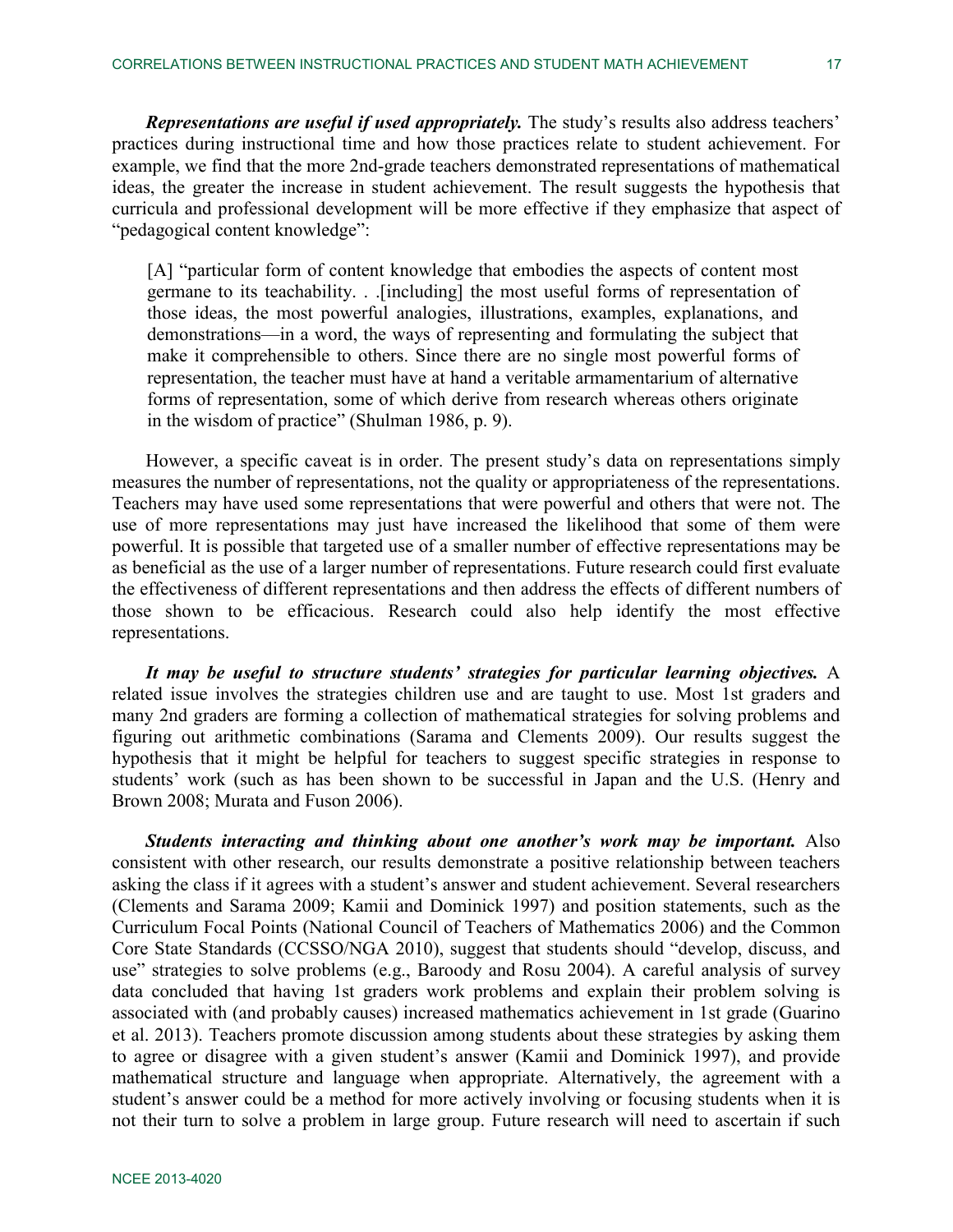discussion—beyond simple agreement with an answer—is a factor in the association found in the present study and whether specific interventions can engender such facilitative discussion.

*Differentiating instruction increases achievement of higher-performing students.* Another finding consistent with earlier research demonstrates that an increase in differentiating curriculum for students who are above grade level is associated with an increase in student achievement. This is consistent with the finding of the National Mathematics Advisory Panel (2008), which reviewed studies on differentiating instruction for students who are gifted in mathematics and concluded that such differentiation benefits these students. The practice in the current analysis was characterized as "Teacher differentiates curriculum for children who are above grade level." Based on the results of this analysis, differentiation is a practice that predicts achievement (statistically significant in 2nd grade); however, it is a low-occurrence practice in this study's data. Accordingly, differentiation may be a particularly important practice if it relates to achievement gains, even when used infrequently. Moreover, the low rate of differentiation is consistent with the literature on higher-competence students and thus has implications for professional development. For example, in one study, observations of early childhood teachers show that such teachers usually misjudge children's level of mathematical thinking and therefore give practice ("more of the same") problems even when they intend to provide learning opportunities (challenging problems), especially to the highest-performing children (Bennett et al. 1984).

## **Findings Inconsistent with Earlier Research**

A few of our findings are inconsistent with earlier research. For example, our results indicate a negative relationship between student achievement and the frequency with which teachers elicited the use of multiple strategies and solutions. Research previously cited shows, in contrast, that children benefit from inventing their own strategies and discussing a range of strategies for solving particularly demanding arithmetic problems. For example, the number of strategies discussed and applied by children predicts their later learning (Siegler 1995). As another example, when learning to solve problems involving mathematical equivalence, children were most successful when they had passed through a stage involving their consideration of several solution strategies (Alibali et al. 1993; Siegler 1995). Thus, our finding may be an anomaly resulting from the low frequency of this behavior. Or, children who experience the practice with limited frequency may not reach a skill level that allows them to consider different strategies and solutions. It may also be possible that encouraging children to use several strategies confuses students or wastes time unless the teacher successfully elicits articulation and defense of strategies, extends students' descriptions of those strategies, expects students to provide reasons and justifications for why those strategies are mathematically useful and valid, and provides mathematical structure and language as necessary (Fraivillig et al. 1999). Teachers in this study may have been prompted by the curriculum assigned to them but may not have yet developed such a comprehensive set of elicitation and support practices. Additional research is needed to disentangle these possibilities.

A related matter is the issue of students' interactions with one another; again, our results appear contradictory to several earlier studies. We did find, however, that one measure of student interaction—students helping one another understand math concepts or procedures—is positively associated with student achievement and consistent with previous research, which indicates that students benefit from interacting with peers regarding mathematics, mathematical problems, and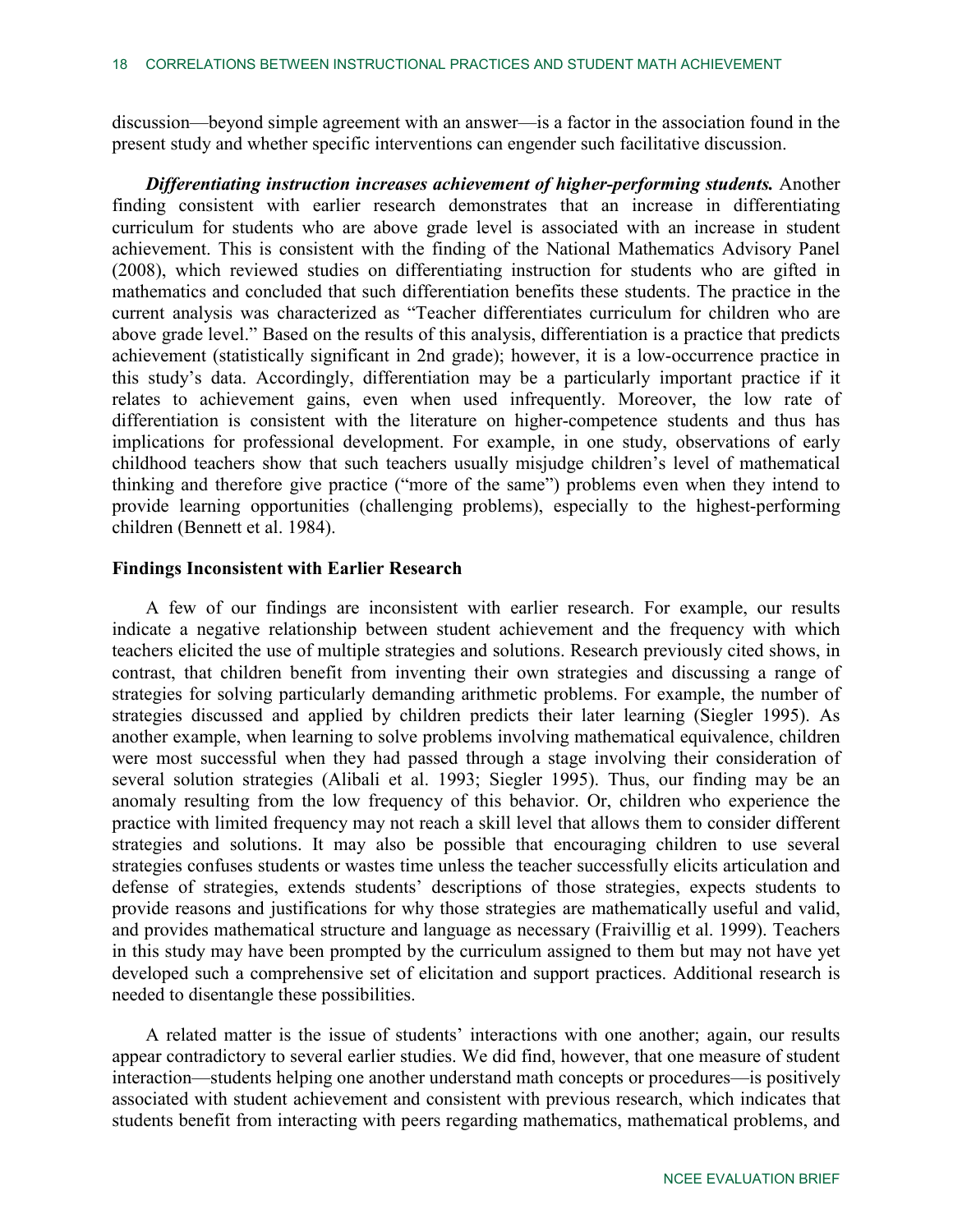their strategies and solutions, especially when the teacher builds expectations that students should help one another understand math concepts or procedures (Cobb and McClain 2002; Lampert and Cobb 2003; Stein et al. 2008; Johnson and Johnson 2009). Nonetheless, several other items we examined regarding peer collaboration are not associated with increased achievement. Indeed, "students more frequently asking each other questions" is associated with a decrease in student achievement. Generating multiple strategies and talking with peers takes time, and the amount of time spent on math instruction in the study classrooms may not have been sufficient for these practices to occur to a meaningful degree. Or, it may be that asking questions without getting answers is frustrating and unhelpful; that is, it may be that the *explanations* might make a difference (Fuchs et al. 1997; Nastasi and Clements 1991; Webb 1984). Again, future research is needed to address these alternative hypotheses, and we recommend that no implications be drawn for practice until such issues are addressed. At this point, our results suggest that collaborative learning practices should follow research-based recommendations designed to ensure that collaborative time is productive (Fuchs et al. 2001; Greenwood et al. 1989; Johnson and Johnson 2009; Nastasi and Clements 1991).

## **Conclusions**

Our results, together with the results of other studies, suggest there are aspects of mathematics instructional environments, including teacher, student, and peer-to-peer components, that are statistically related to student achievement. Specifically, 1st-grade student achievement was higher when 1st-grade teachers increased the time devoted to whole-class instruction and in classrooms in which teachers suggested specific strategies in response to students' work. Second-grade student achievement was higher when 2nd-grade teachers used more representations of mathematical ideas, asked the class whether it agreed with a specific answer, encouraged students to help one another understand mathematics, and when teachers differentiated curriculum for students who were above grade level.

Because individual instructional practices do not operate in isolation, and because teachers tend to use more than one practice, these findings suggest that it may be useful for future research to focus on the effects of combinations of instructional practices, including those viewed as aligned with different pedagogical styles (such as student-centered and teacherdirected). Instructional practices need not function as opposing pedagogical styles or practices (as the National Mathematics Advisory Panel originally posed the question, and as many observational measures are structured), but rather as synergistic components. Therefore, future research ought to progress beyond dichotomies such as "student-centered versus teacher-directed instruction" and instead investigate how a variety of approaches from both perspectives could play complementary functions, and at which grade levels and with what content each is more effective. As one example, a study of peer-mediated instruction (PMI) showed strong positive effects compared to teacher-directed instruction (Fuchs et al. 1997). However, when teachers provided instruction on methods of presenting conceptual mathematical explanations within PMI, the effects were even stronger. Thus, the two approaches worked synergistically to engender the highest achievement. Similarly, our results for 2nd grade suggest that students can profitably help each other with math concepts or procedures, but it may be beneficial if the teacher guides the curriculum (e.g., representations used and differentiation) and classroom routines.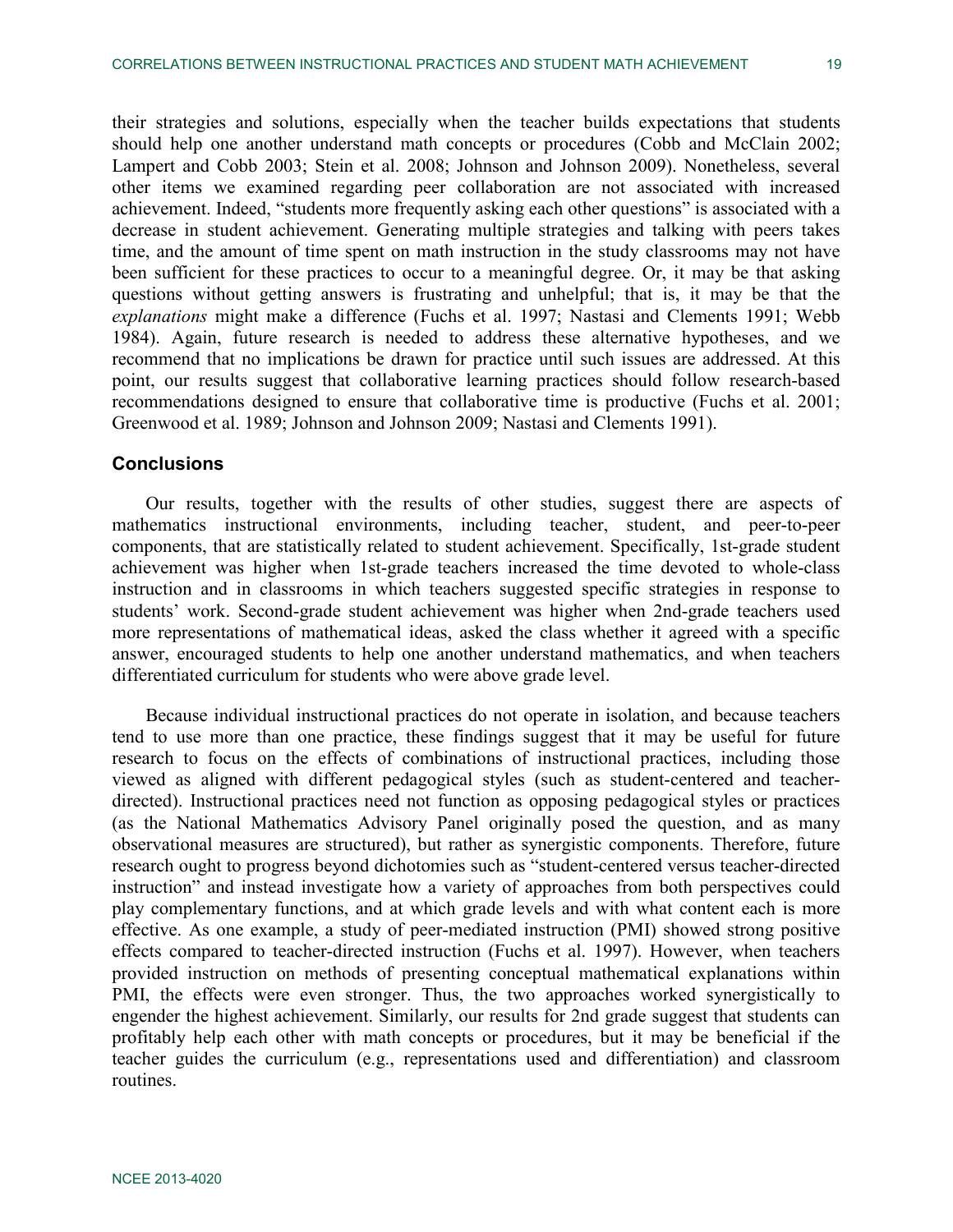Because teachers were randomly assigned to implement one of the study's four curricula, which draw on the various instructional practices in different ways, and because implementation analyses presented in other study reports show that teachers tended to adhere to their assigned approach (Agodini et al. 2009, 2010), these study data do not provide a good opportunity to examine combinations of instructional practices outside of the four curricula. Therefore, we believe it would be more useful for future research to examine this issue.

It also would be productive to investigate the effects of other features of classroom environments and teaching that are not classified by the above dichotomies, such as the extent to which teachers and students attend explicitly to concepts and the extent to which students are challenged to engage in and struggle with important mathematics concepts (Clements and Sarama 2012, Hiebert and Grouws 2007).

Finally, in addition to looking at the effects of combined instructional practices, researchers could examine the difficulty of implementing various instructional practices. Recent work by Remillard (2012) focuses on the relative ease of implementing various curricula that embed combinations of practices. It could be instructive to further this line of research, along with research on the relative ease of implementing specific instructional practices. For example, our findings suggest that increasing the amount of math instructional time in a large group or wholeclass setting is related to increased student achievement. Making this instructional change could be easy for many teachers. However, increasing the frequency with which students help one another understand math concepts or procedures—another practice positively associated with student achievement—could be more challenging for some teachers (particularly in some classrooms), in that it might require a higher level of pedagogical content knowledge than simply restructuring the class for more whole-class activities. Experiments on these issues would make a substantive contribution to both research and practice.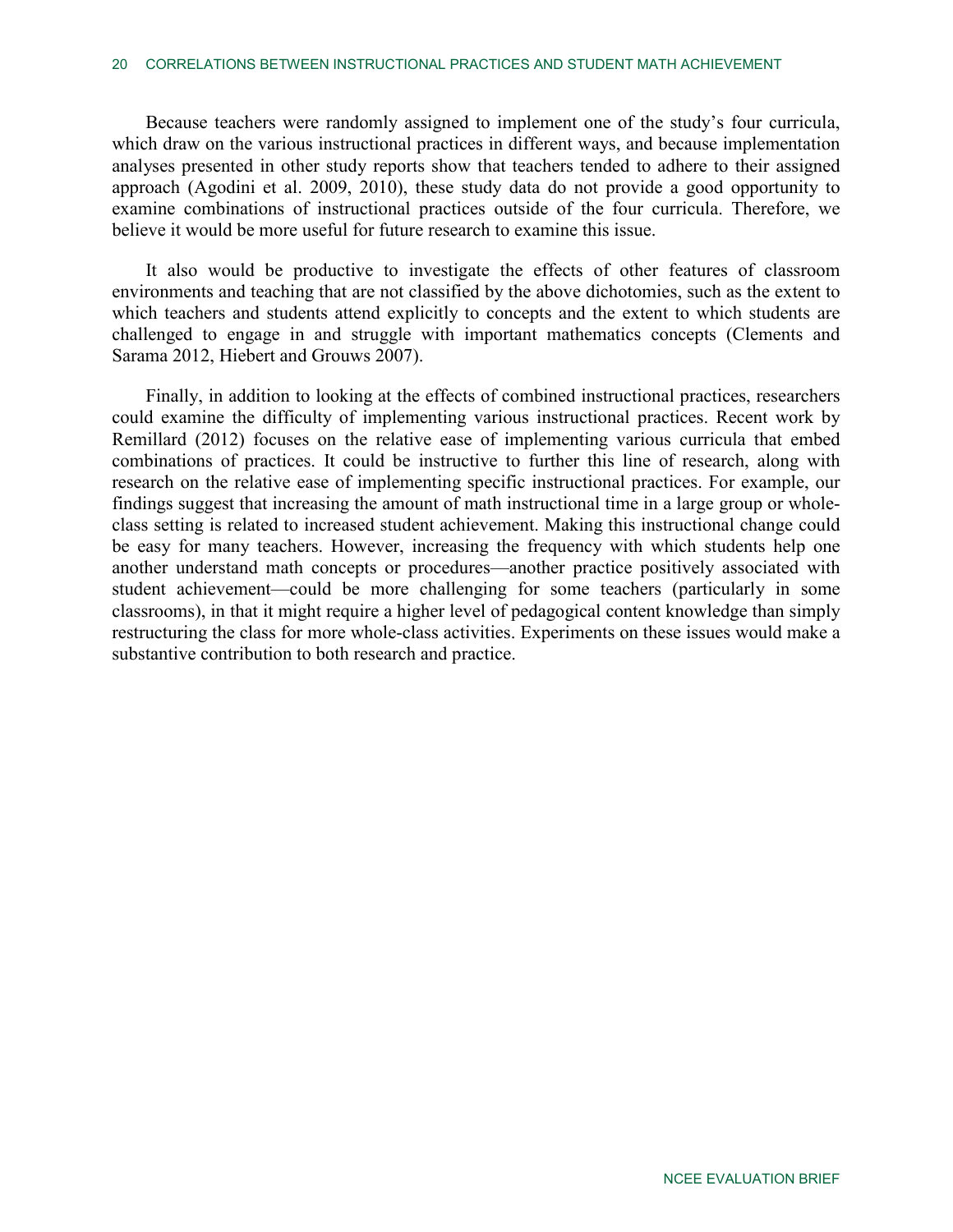## **REFERENCES**

- Agodini, Roberto, Barbara Harris, Neil Seftor, Janine Remillard, and Melissa Thomas. "After Two Years, Three Elementary Math Curricula Outperform a Fourth." NCEE 2013-4019. Washington, DC: National Center for Education Evaluation and Regional Assistance, Institute of Education Sciences, U.S. Department of Education, 2013.
- Agodini, Roberto, Barbara Harris, Melissa Thomas, Robert Murphy, and Lawrence Gallagher. "Achievement Effects of Four Early Elementary School Math Curricula: Findings for First and Second Graders." NCEE 2011-4001. Washington, DC: National Center for Education Evaluation and Regional Assistance, Institute of Education Sciences, U.S. Department of Education, 2010.
- Agodini, Roberto, Barbara Harris, Melissa Thomas, Robert Murphy, and Lawrence Gallagher. "Achievement Effects of Four Early Elementary School Math Curricula: Findings for First Graders in 39 Schools." NCEE 2009-4052. Washington, DC: National Center for Education Evaluation and Regional Assistance, Institute of Education Sciences, U.S. Department of Education, 2009.
- Agodini, Roberto, John Deke, Sally Atkins-Burnett, Barbara Harris, and Robert Murphy. "Design for the Evaluation of Early Elementary School Mathematics Curricula." Princeton, NJ: Mathematica Policy Research, January 2008.
- Alibali, M.W., and S. Goldin-Meadow. "Gesture-Speech Mismatch and Mechanisms of Learning: What the Hands Reveal About a Child's State of Mind." *Cognitive Psychology,*  vol. 25, no. 4, October 1993, pp. 468–573.
- Baker, S., R. Gersten, and D-S Lee. "A Synthesis of Empirical Research on Teaching Mathematics to Low-Achieving Students." *Elementary School Journal,* vol. 103, no. 1, September 2002, pp. 51–73.
- Baron, R.M., and D. Kenney. "The Moderator-Mediator Variable Distinction in Social Psychological Research: Conceptual, Strategic, and Statistical Considerations." *Journal of Personality and Social Psychology*, vol. 51, no. 6, 1986, pp. 1173–1182.
- Baroody, A.J., and L. Rosu. "Adaptive Expertise with Basic Addition and Subtraction Combinations—the Number Sense View*."* Presented at the American Educational Research Association, San Francisco, CA, April 2004.
- Bennett, N., C. Desforges, A. Cockburn, and B. Wilkinson. *The Quality of Pupil Learning Experiences*. Hillsdale, NJ: Erlbaum, 1984.
- Bodovski, K., and G. Farkas. "Mathematics Growth in Early Elementary School: The Roles of Beginning Knowledge, Student Engagement, and Instruction." *The Elementary School Journal*, vol. 108, no. 2, November 2007, pp. 115–130.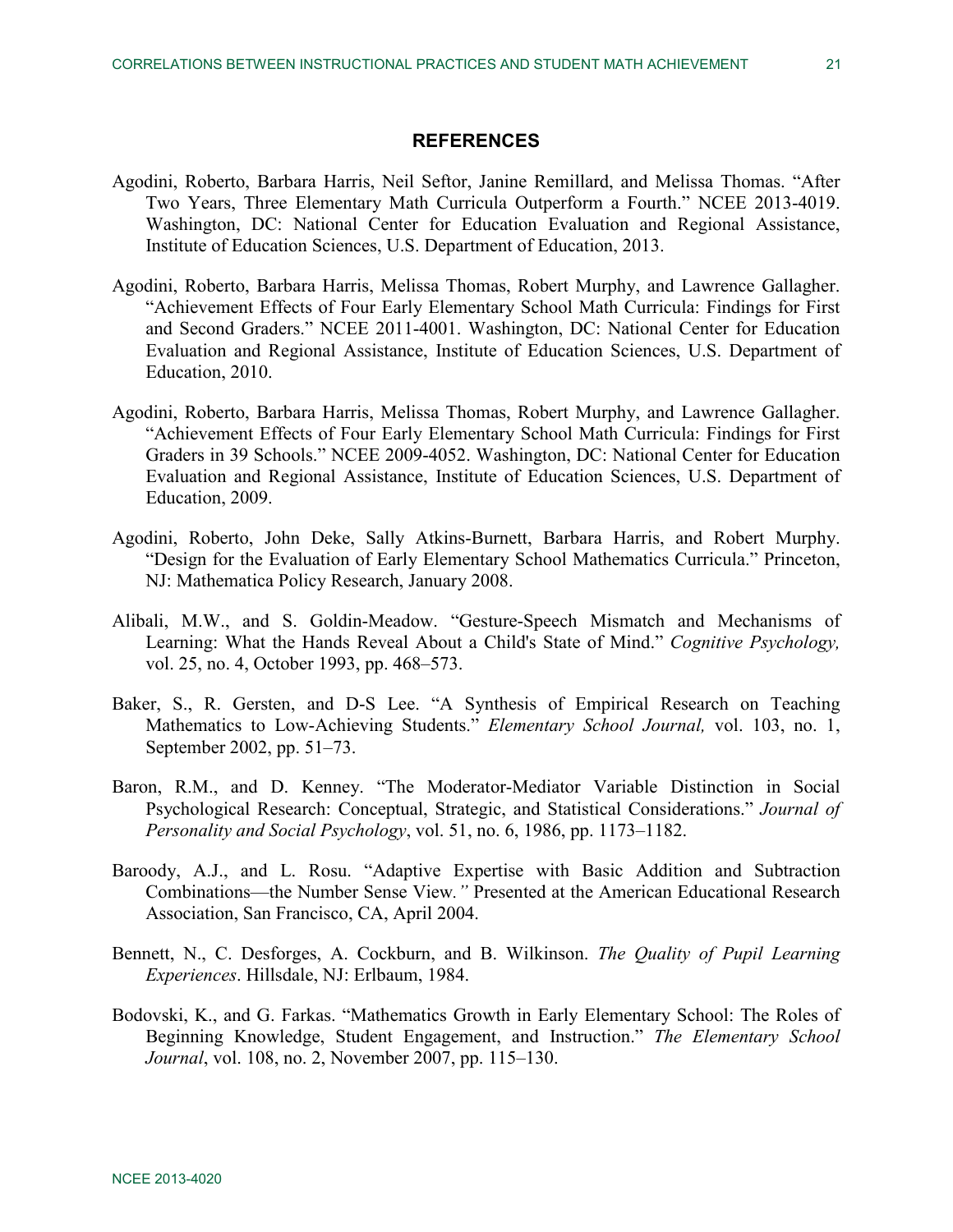- Borman, G.D. "Designing Field Trials of Educational Interventions." In *Scale-Up in Education, Volume II: Issues in Practice*, edited by B. Schneider and S.-K. McDonald. Lanham, MD: Rowman & Littlefield, 2007.
- Brabeck, M., C.A. Dwyer, K. Geisinger, R. Marx, G. Noell, R. Pianta, and F.C. Worrell. "Applying Psychological Science to Using Data for Continuous Teacher Preparation Program Improvement." Draft Report of the Board of Educational Affairs Task Force. Washington, DC: Board of Educational Affairs, American Psychological Association, 2013.
- Bransford, J.D., A.L. Brown, and R.R. Cocking (eds.). *How People Learn*. Washington, DC: National Academy Press, 2000.
- Brophy, J. "Research on Teacher Effects: Uses and Abuses." *The Elementary School Journal,*  vol. 89, no. 1, September 1988, pp. 3–21.
- Campbell, J., L. Kyriakides, D. Muijs, and W. Robinson. *Assessing Teacher Effectiveness: Developing a Differentiated Model.* New York, NY: RoutledgeFalmer, 2004.
- CCSSO/NGA. "Common Core State Standards for Mathematics." Washington, DC: Council of Chief State School Officers and the National Governors Association Center for Best Practices. 2010. Available at [http://corestandards.org/]. Accessed August 30, 2013.
- Charles, Randall, Janet H. Caldwell, Mary Cavanagh, Dinah Chancellor, Juanita V. Copley, Warren D. Crown, Francis (Skip) Fennell, Alma B. Ramirez, Kay B. Sammons, Jane F. Schielack, William Tate, and John A. Van de Walle. *Scott Foresman-Addison Wesley enVision Math.* Glenview, IL: Pearson Scott Foresman, 2009.
- Charles, Randall, Warren Crown, Francis (Skip) Fennell, Janet H. Caldwell, Mary Cavanagh, Dinah Chancellor, Alma B. Ramirez, Jeanne F. Ramos, Kay Sammons, Jane F. Schielack, William Tate, Mary Thompson, and John A. Van de Walle. *Scott Foresman-Addison Wesley Mathematics: Grade 1.* Glenview, IL: Pearson Scott Foresman, 2005a.
- Charles, Randall, Warren Crown, Francis (Skip) Fennell, Janet H. Caldwell, Mary Cavanagh, Dinah Chancellor, Alma B. Ramirez, Jeanne F. Ramos, Kay Sammons, Jane F. Schielack, William Tate, Mary Thompson, and John A. Van de Walle. *Scott Foresman-Addison Wesley Mathematics: Grade 2.* Glenview, IL: Pearson Scott Foresman, 2005b.
- Clements, D.H., and J. Sarama. "Learning and Teaching Early and Elementary Mathematics." In *Instructional Strategies for Improving Student Learning: Focus on Early Mathematics and Reading* (vol. 3 of *Psychological Perspectives on Contemporary Educational Issues)*, edited by J.S. Carlson and J.R. Levine. Charlotte, NC: Information Age Publishing, 2012.
- Clements, D.H., and J. Sarama *Learning and Teaching Early Math: The Learning Trajectories Approach*. New York, NY: Routledge, 2009.
- Clements, D.H., and J. Sarama. *Engaging Young Children in Mathematics: Standards for Early Childhood Mathematics Education*. Mahwah, NJ: Lawrence Earlbaum Associates, Inc., 2004.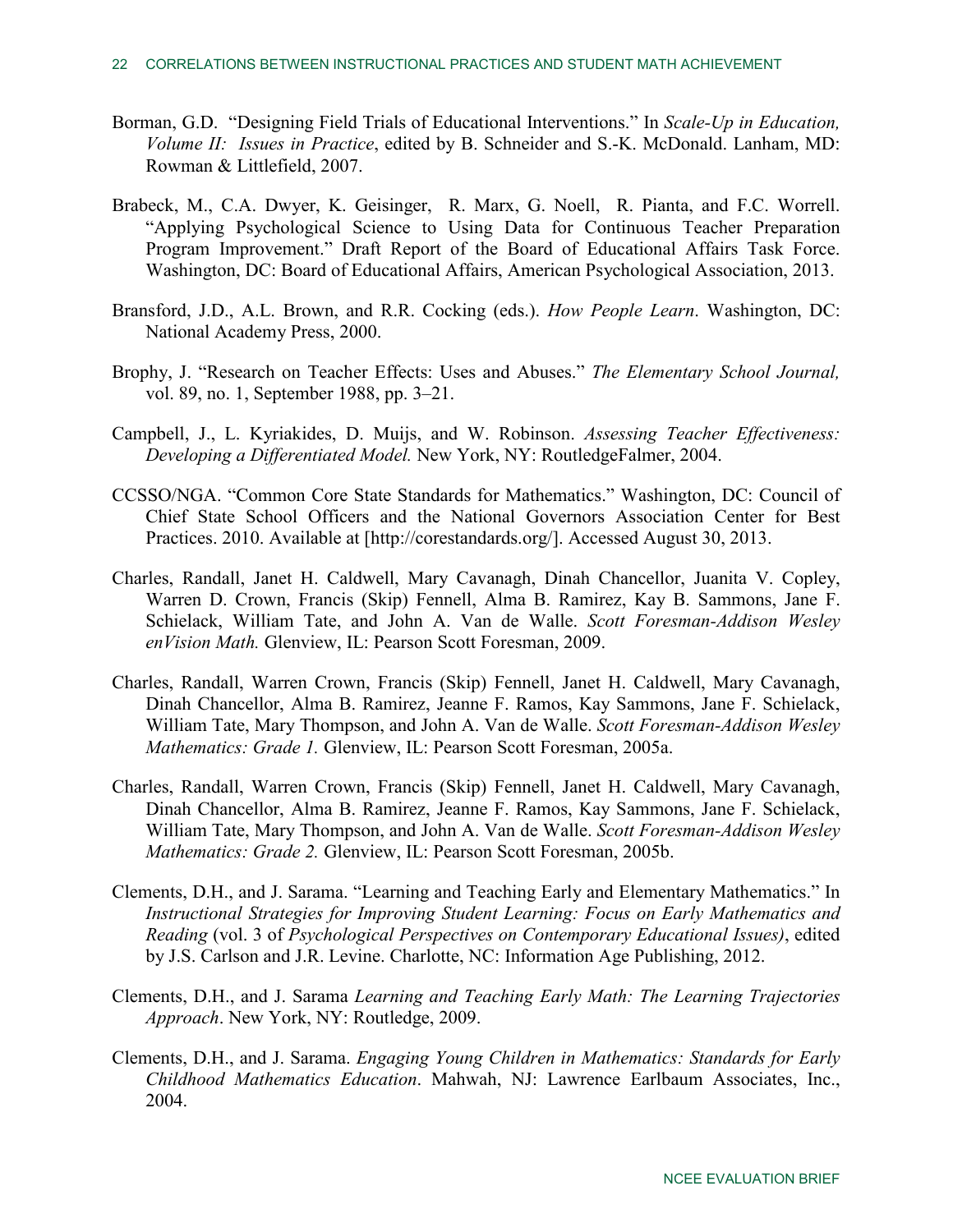- Cobb, P., and K. McClain. "Supporting Students' Learning of Significant Mathematical Ideas." In *Learning for Life in the 21st Century: Sociocultural Perspectives on the Future of Education*, edited by G. Wells and G. Claxton. Oxford, U.K.: Blackwell, 2002, pp. 154–166.
- Cohen, D.K., and H.C. Hill. "Instructional Policy and Classroom Performance: The Mathematics Reform in California." *Teachers College Record*, vol. 102, no. 2, 2000, pp. 294–343.
- Darch, C., D.W. Carnine, and R. Gersten. "Explicit Instruction in Mathematics Problem Solving." *Journal of Educational Research,* vol. 77, no. 6, July–August 1984, pp. 351–359.
- Denton, K., and J. West. "Children's Reading and Mathematics Achievement in Kindergarten and First Grade." Publication No. NCES 2002-125. Washington, DC: U.S. Department of Education, National Center for Education Statistics, 2002.
- Erchul, William P., and Brian K. Martens. *School Consultation: Conceptual and Empirical Bases of Practice.* Second ed. New York: Springer, 2002.
- Fraivillig, J.L., L.A. Murphy, and K.C. Fuson. "Advancing Children's Mathematical Thinking in *Everyday Mathematics* Classrooms." *Journal for Research in Mathematics Education*, vol. 30, no. 2, March 1999, pp. 148–170.
- Fuchs, L.S., D. Fuchs, and K. Karns. (2001). Enhancing Kindergartners' Mathematical Development: Effects of Peer-Assisted Learning Strategies. *Elementary School Journal,* vol. 101, 2001, pp. 495–510.
- Fuchs, L.S., D. Fuchs, R. Finelli, S.J. Courey, C.L. Hamlett, E.M. Sones, and S.K. Hope. "Teaching Third-Graders About Real-Life Mathematical Problem Solving: A Randomized Controlled Study." *The Elementary School Journal*, vol. 106, 2006, pp. 293–311.
- Fuchs, L.S., D. Fuchs, C.L. Hamlett, and K. Karns. "Acquisition and Transfer Effects of Classwide Peer-Assisted Learning Strategies in Mathematics for Students with Varying Learning Histories." *School Psychology Review*, vol. 24, no. 4, 1995, pp. 604–620.
- Fuchs, L.S., D. Fuchs, C.L Hamlett, N.B. Phillips, K. Karns, and S. Dutka. "Enhancing Students' Helping Behavior During Peer-Mediated Instruction with Conceptual Mathematical Explanations." *The Elementary School Journal*, vol. 97, no. 3, January 1997, pp. 223–249.
- Fuson, Karen C. *Math Expressions: Grade 1.* Orlando, FL: Houghton Mifflin Harcourt Publishing Company, 2009a.
- Fuson, Karen C. *Math Expressions: Grade 2*. Orlando, FL: Houghton Mifflin Harcourt Publishing Company, 2009b.
- Gersten, R., S. Beckmann, B. Clarke, A. Foegen, L. Marsh, J.R. Star, and B. Witzel. "Assisting Students Struggling with Mathematics: Response to Intervention (RtI) for Elementary and Middle Schools." NCEE 2009-4060. Washington, DC: National Center for Education Evaluation and Regional Assistance, Institute of Education Sciences, U.S. Department of Education, 2009. Available at [http://ies.ed.gov/ncee/wwc/PracticeGuide.aspx?sid=2].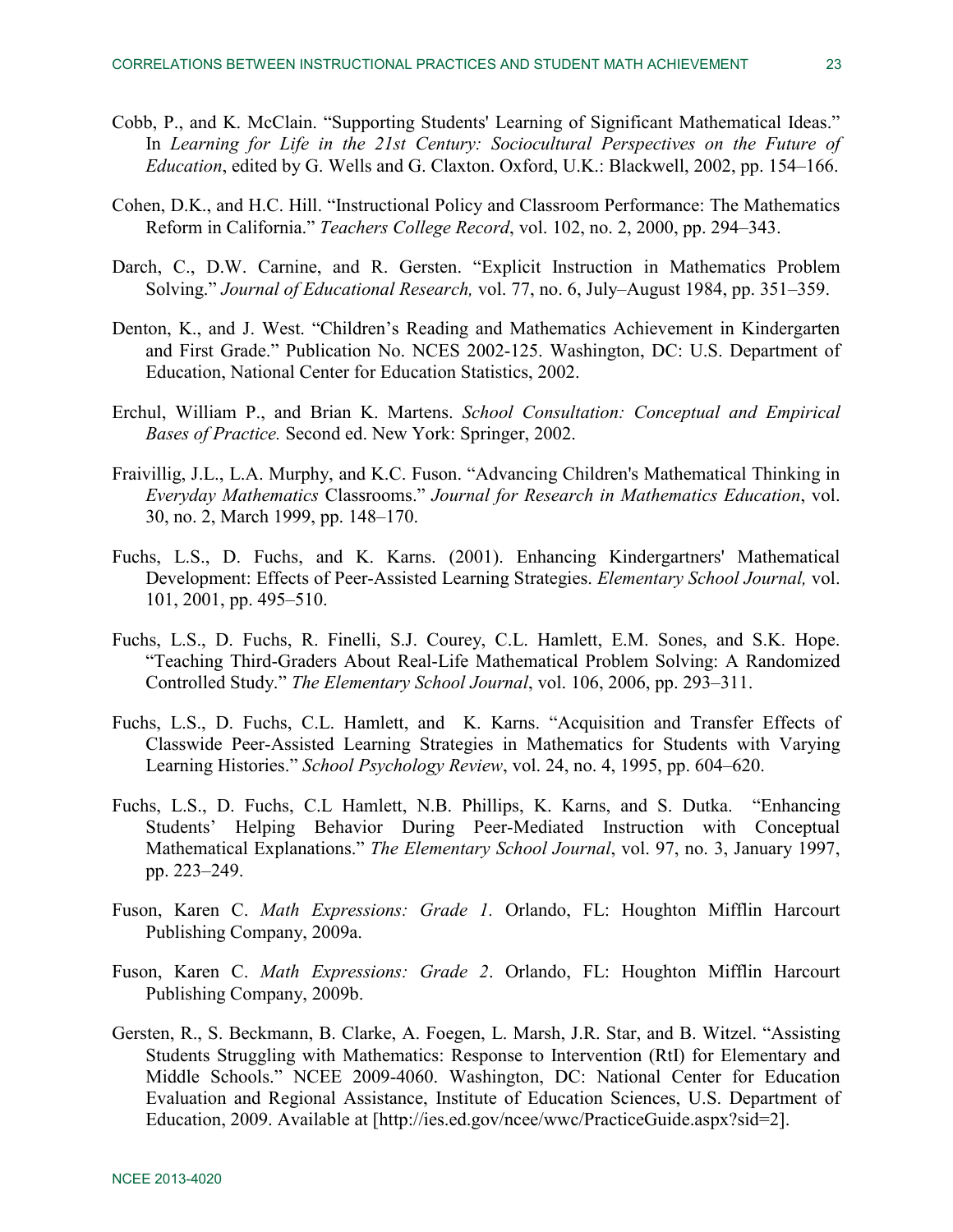- Good, T.L., D.A. Grouws, and H. Ebmeier. *Active Mathematics Teaching*. New York, NY: Longman, 1983.
- Good, T.L., and J.E. Brophy. *Looking in Classrooms*. Ninth ed. Columbus, OH: Allyn and Bacon, 2004.
- Greenwood, C.R., J.C. Delquadri, and R.V. Hall. "Longitudinal Effects of Classwide Peer Tutoring." *Journal of Educational Psychology*, vol. 81, no. 3, September 1989, pp. 371–383.
- Guarino, C., S.G. Dieterle, A.E. Bargagliotti, and W.M. Mason. "What Can We Learn About Effective Early Mathematics Teaching? A Framework for Estimating Causal Effects Using Longitudinal Survey Data." *Journal of Research on Educational Effectiveness*, vol. 6, no. 2, 2013, pp. 164–198.
- Henry, V.J., and R.S. Brown. "First-Grade Basic Facts: An Investigation into Teaching and Learning of an Accelerated, High-Demand Memorization Standard." *Journal for Research in Mathematics Education*, vol. 39, no. 2, March 2008, pp. 153–183.
- Hickey, D.T., A.L. Moore, and J.W. Pellegrino. "The Motivational and Academic Consequences of Elementary Mathematics Environments: Do Constructivist Innovations and Reforms Make a Difference?" *American Educational Research Journal,* vol. 38, no. 3, Fall 2001, pp. 611–652.
- Hiebert, J.C., and D.A. Grouws. "The Effects of Classroom Mathematics Teaching on Students' Learning." In *Second Handbook of Research on Mathematics Teaching and Learning*, Vol. 1 (pp. 371–404), edited by F. K. Lester, Jr. New York, NY: Information Age Publishing, 2007.
- Hill, Heather, Stephen G. Schilling, and Deborah Loewenberg Ball. "Developing Measures of Teachers' Mathematics Knowledge for Teaching." *The Elementary School Journal,* vol. 105, no. 1, September 2004, pp. 11–30.
- Hopkins, K.B., A.V. McGillicuddy-De Lisi, and R. De Lisi. "Student Gender and Teaching Methods as Sources of Variability in Children's Computational Arithmetic Performance." *Journal of Genetic Psychology*, vol. 158, no. 3, September 1997, pp. 333–345.
- Johnson, D.W., and R.T. Johnson. "An Educational Psychology Success Story: Social Interdependence Theory and Cooperative Learning." *Educational Researcher*, vol. 38, no. 5, 2009, pp. 365–379.
- Kamii, C., and A. Dominick. "To Teach or Not to Teach Algorithms." *Journal of Mathematical Behavior*, vol. 16, no. 1, 1997, pp. 51–61.
- Lampert, M., and P. Cobb. "Communication and Language." In *A Research Companion to Principles and Standards for School Mathematics*, edited by J. Kilpatrick, W. G. Martin, and D. Schifter. Reston, VA: National Council of Teachers of Mathematics, 2003, pp. 237–249.
- Larson, Nancy, and Margaret Heisserer. *Saxon Math K–4: Teacher's Resource Handbook.* Orlando, FL: Harcourt Achieve, Inc., 2008.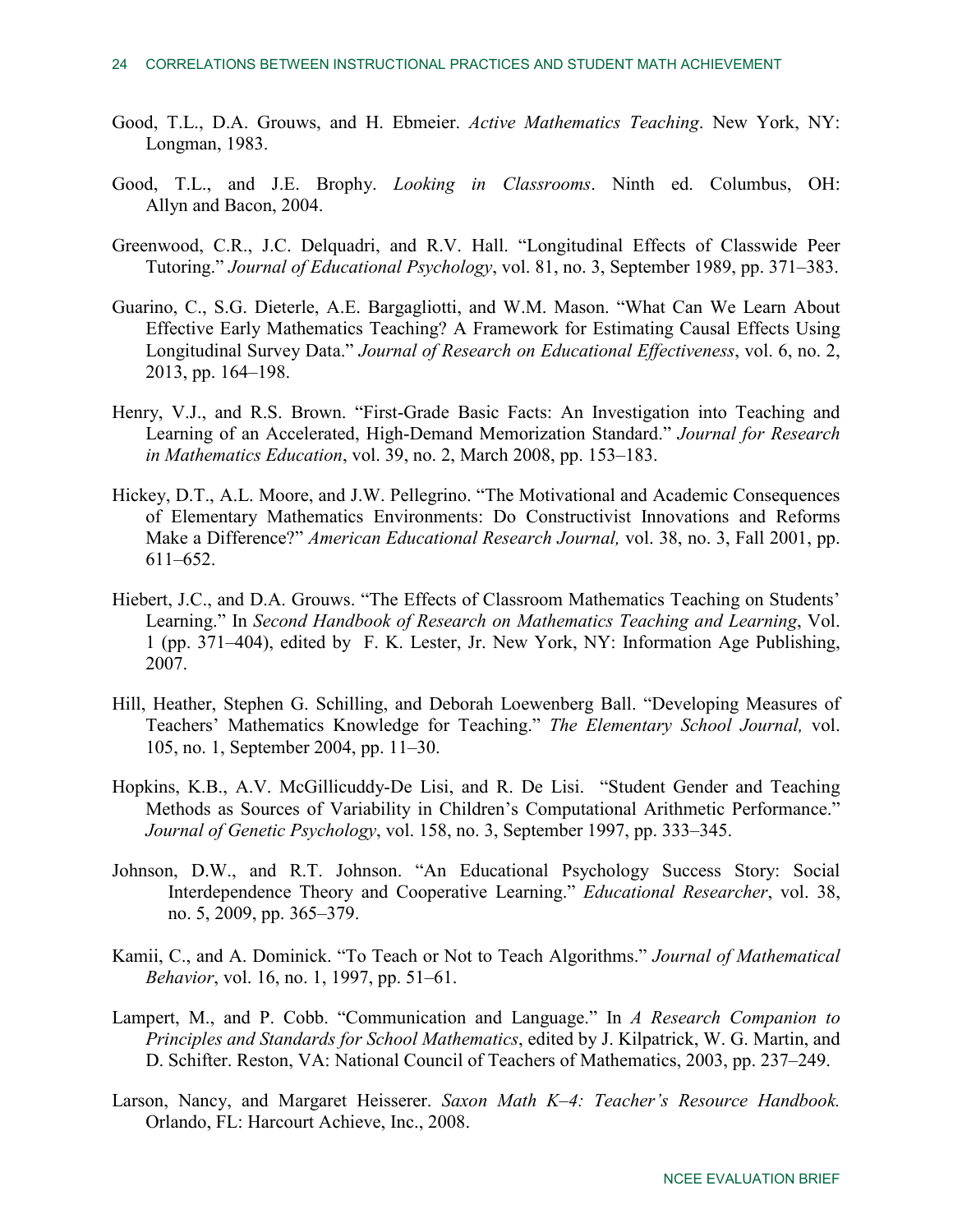- Larson, Nancy, and Saxon Publishers. *Saxon Math 1 Lesson Sampler.* Austin, TX: Harcourt Achieve, Inc., 2006.
- Le, V., B. Stecher, J.R Lockwood, L. Hamilton, A. Robyn, V. Williams, and S.P. Klein. "Improving Mathematics and Science Education: A Longitudinal Investigation Between Reform-Oriented Instruction and Student Achievement." Santa Monica, CA: RAND Corporation, 2006.
- Lemov, Doug. *Teach Like a Champion: 49 Techniques that Put Students on the Path to College.* San Francisco: Jossey-Bass, 2010.
- Lord, F.M. *Applications of Item Response Theory to Practical Testing Problems*. Hillsdale, NJ: Lawrence Erlbaum Publishers, 1980.
- Montague, M., and A.K. Jitendra. "Research-Based Mathematics Instruction for Students with Learning Disabilities." In *Towards Equity in Mathematics Education*, edited by H. Forgasz and F. Rivera. Springer Berlin Heidelberg, 2012.
- Murata, A., and K.C. Fuson. "Teaching as Assisting Individual Constructive Paths Within an Interdependent Class Learning Zone: Japanese First Graders Learning to Add Using 10." *Journal for Research in Mathematics Education*, vol. 37, no. 5, November 2006, pp. 421– 456.
- Muthukrishna, N., and J.G. Borkowski. "How Learning Contexts Facilitate Strategy Transfer." *Applied Cognitive Psychology*, vol. 9, no. 5, October 1995, pp. 425–446.
- Nastasi, B.K., and D.H. Clements. "Research on Cooperative Learning: Implications for Practice." *School Psychology Review*, vol. 20, no. 1, 1991, pp. 110–131.
- National Assessment Governing Board. "Mathematics Framework for the 1996 National Assessment of Educational Progress." Washington, DC: Government Printing Office, 1996.
- National Association for the Education of Young Children (NAEYC). "10 Effective DAP Teaching Strategies." Available at [https://www.naeyc.org/dap/10-effective-dap-teachingstrategies]. Accessed August 31, 2013.
- National Center for Education Statistics (NCES). "The Nation's Report Card: Mathematics 2011." Washington, DC: Institute of Education Sciences, U.S. Department of Education, 2011.
- National Council of Teachers of Mathematics. "Curriculum Focal Points for Prekindergarten Through Grade 8 Mathematics: A Quest for Coherence." Reston, VA: National Council of Teachers of Mathematics, 2006.
- National Mathematics Advisory Panel. "Foundations for Success: The Final Report of the National Mathematics Advisory Panel." Washington, DC: U.S. Department of Education, Office of Planning, Evaluation and Policy Development, 2008.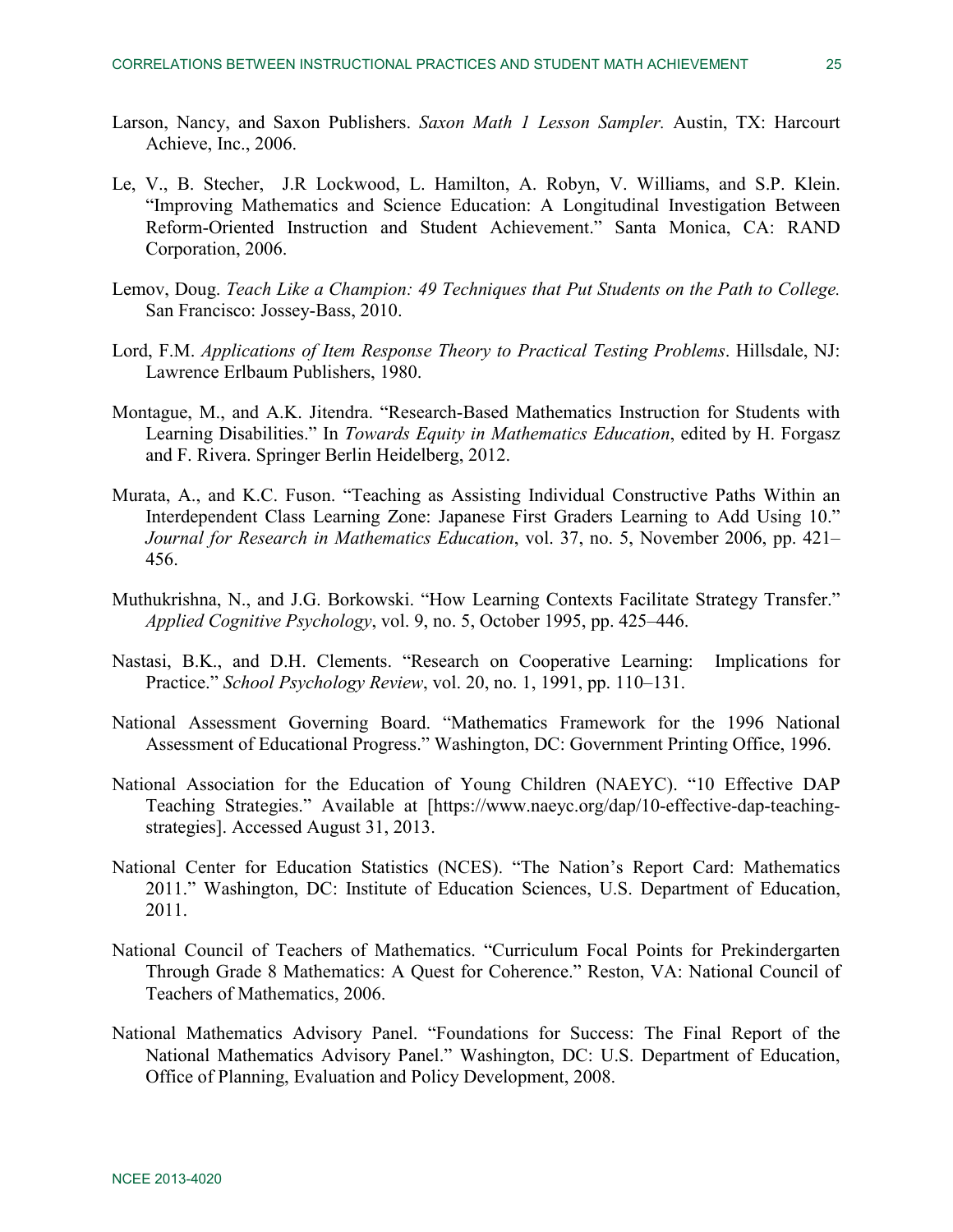- National Research Council. *On Evaluating Curricular Effectiveness: Judging the Quality of K-12 Mathematics Evaluations*. Washington, DC: Mathematical Sciences Education Board, Center for Education, Division of Behavioral and Social Sciences and Education, National Academies Press, 2004.
- National Research Council. *Mathematics in Early Childhood: Learning Paths toward Excellence and Equity*. Washington, DC: National Academy Press, 2009.
- Pianta, R.C., J. Belsky, N. Vadergrift, R. Houts, and F.J. Morrison. "Classroom Effects on Children's Achievement Trajectories in Elementary School." *American Educational Research Journal*, vol. 45, no. 2, 2008, pp. 365–397.
- Pianta, Robert C., Karen M. LaParo, and Bridget K. Hamre. *Classroom Assessment Scoring System: K–3 Version*. Charlottesville, VA: Center for Advanced Study of Teaching and Learning, 2006.
- Pollack, J., S. Atkins-Burnett, D. Rock, and M. Weiss. "Early Childhood Longitudinal Study— Kindergarten Class of 1998–99 (ECLS-K), Psychometric Report for the Third Grade." Washington, DC: U.S. Department of Education, National Center for Education Statistics, 2005.
- Puma, M., R. Olsen, S. Bell, and C. Price. "What to Do When Data Are Missing in Group Randomized Controlled Trials." NCEE 2009-0049. Washington, DC: National Center for Education Evaluation and Regional Assistance, Institute of Education Sciences, U.S. Department of Education, 2009.
- Remillard, Janine T. "What Else Matters?" Presented in the Symposium, Curriculum Matters: Why are Some Elementary School Curricula More Effective? Philadelphia, PA: NCTM Research Presession, April 2012.
- Resnick, Robert M., Glenn Sanislo, and Stephanie Oda. *The Complete K–12 Report: Market Facts and Segment Analyses.* Rockaway Park, NY: Education Market Research, 2010.
- Rittle-Johnson, B. "Promoting Transfer: Effects of Self-Explanation and Direct Instruction." *Child Development,* vol. 77, no. 1, January–February 2006, pp. 1–15.
- Rock, Donald A., and Judith M. Pollack. "Early Childhood Longitudinal Study—Kindergarten Class of 1998–99 (ECLS-K), Psychometric Report for Kindergarten Through First Grade." Washington, DC: U.S. Department of Education, National Center for Education Statistics, 2002.
- Rohrer, D., and H. Pashler. "Recent Research on Human Learning Challenges Conventional Instructional Strategies." *Educational Researcher*, vol. 39, no. 5, 2010, pp. 406–412.
- Rosenshine, B. "Principles of Instruction: Research-Based Strategies That All Teachers Should Know." *American Educator*, vol. 36, no. 1, 2012, pp. 12–19, 39.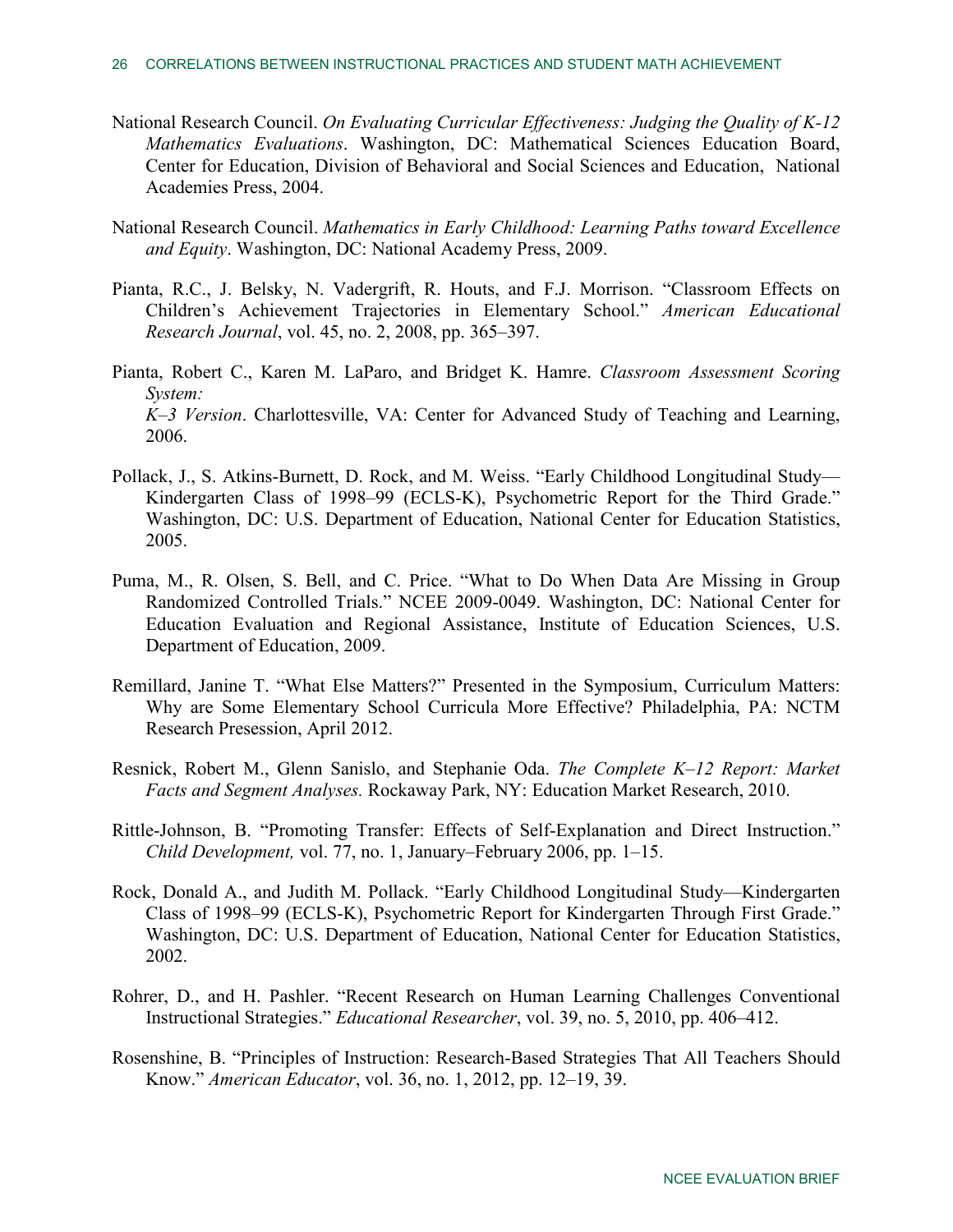- Sarama, J., and D.H. Clements. *Early Childhood Mathematics Education Research: Learning Trajectories for Young Children*. New York, NY: Routledge, 2009.
- Shulman, L.S. "Those Who Understand: Knowledge Growth in Teaching." *Educational Researcher*, vol. 15, no. 2, February 1986, pp. 4–14.
- Siegler, R.S. "How Does Change Occur: A Microgenetic Study of Number Conservation." *Cognitive Psychology*, vol. 28, no. 3, June 1995, pp. 255–273.
- Slavin, R.E., and N.L. Karweit. "Effects of Whole Class, Ability Grouped, and Individualized Instruction on Mathematics Achievement." *American Educational Research Journal*, vol. 22, no. 3, Fall 1985, pp. 351–367.
- Stein, M.K., R.A. Engle, M.S. Smith, and E.K. Hughes. "Orchestrating Productive Mathematical Discussions: Five Practices for Helping Teachers Move Beyond Show and Tell." *Mathematical Thinking and Learning*, vol. 10, no. 4, October 2008, pp. 313–340.
- Stein, M.K., J. Remillard, and M.S. Smith. "How Curriculum Influences Student Learning." In *Second Handbook of Research on Mathematics Teaching and Learning*, Vol. 1, edited by F. K. Lester, Jr. New York, NY: Information Age Publishing, 2007, pp. 319–369.
- Sylva, K., E. Melhuish, P. Sammons, I. Siraj-Blatchford, and B. Taggart. *The Effective Provision of Pre-School Education [EPPE] Project: A Longitudinal Study Funded by the DfEE (1997– 2003)*. London: EPPE Project, Institute of Education, University of London, 2005.
- Waxman, Hersh C., Roland G. Tharp, and R. Soleste Hilberg (eds.). *Observational Research in U.S. Classrooms: New Approaches for Understanding Cultural and Linguistic Diversity*. Cambridge, UK: Cambridge University Press, 2004.
- Webb, N.M. "Microcomputer Learning in Small Groups: Cognitive Requirements and Group Processes." *Journal of Educational Psychology*, vol. 76, no. 6, December 1984, pp. 1076– 1088.
- Wenglinsky, H. "Closing the Racial Achievement Gap: The Role of Reforming Instructional Practices." *Education Policy Analysis Archives*, vol. 12, no. 64, November 2004.
- Wilkinson, L.A., A. Martino, and G. Camilli. "Groups that Work: Social Factors in Elementary Students' Mathematics Problem Solving." In *Research on Learning and Instruction of Mathematics in Kindergarten and Primary School*, edited by J.E.H. Van Luit (pp. 75–105). Doetinchem, Netherlands: Graviant, 1994.
- Wittenberg, Lucy, K. Economopoulos, V. Bastable, K.H. Bloomfield, K. Cochran, D. Earnest, A. Hollister, N. Horowitz, E. Leidl, M. Murray, Y. Oh, B.W. Perry, S.J. Russell, D. Schifter, and K. Sillman. *Investigations in Number, Data, and Space.* Second ed. Glenview, IL: Pearson Scott Foresman, 2008.
- Wright, B. "What Number Knowledge is Possessed by Children Beginning the Kindergarten Year of School?" *Mathematics Education Research Journal*, vol. 3, no. 1, 1991, pp. 1–16.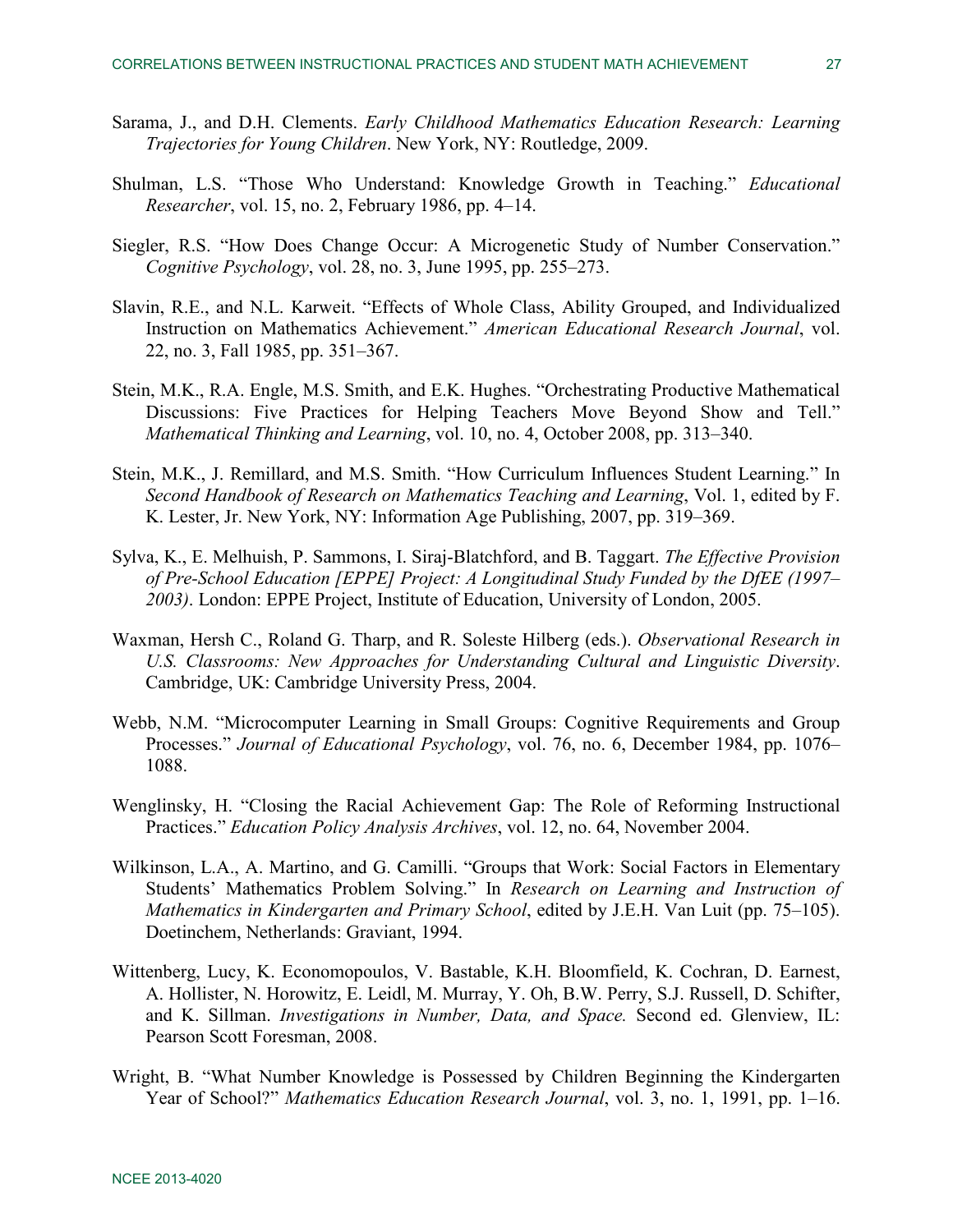# **ENDNOTES**

<span id="page-27-0"></span><sup>1</sup> More details about this study design and the effects of the curricula on student math achievement are reported in Agodini et al. (2008, 2009, 2010, and 2013).

<span id="page-27-1"></span> $2$  On average, the observation lasted 70 minutes per day and included the math lesson and morning meeting.

 $3$  Information about inter-rater reliability is provided in the Appendix.

<span id="page-27-3"></span><span id="page-27-2"></span><sup>4</sup> We examined the relationship between student achievement and specific practices because we believe it is more useful for informing future studies of instructional practices than examining relationships with the three scales. Specifically, because the scales were constructed from data collected for the first time with our custom-made observation protocol, we recommend that future research examines whether the scales underlying our protocol are robust across other samples of teachers prior to using them in this type of analysis.

<span id="page-27-4"></span> $5$  We do not focus on the relationship between the items in the classroom environment scale and student achievement because we did not find that this scale is related to achievement while working on the curriculum impact analysis.

<span id="page-27-5"></span><sup>6</sup> The ECLS-K bridge study was conducted to ensure that item overlap between the ECLS-K, K-1, and ECLS-K 3rd-grade items was adequate to place student achievement in a longitudinal scale (Pollack et al. 2005).

<span id="page-27-6"></span> $<sup>7</sup>$  The present study has a relatively high proportion of children of low socioeconomic status,</sup> and test results for the study's fall 2006 1st-grade sample showed mean math ability slightly below that of national ECLS-K fall 1st graders, by about one-eighth of a standard deviation. The selection of items included in the 2nd-grade test accounted for these factors.

<span id="page-27-7"></span><sup>8</sup> The bivariate correlations between the items included in each of the three first-step analyses are reported in the Appendix, Tables A.7 through A.12.

<span id="page-27-8"></span><sup>9</sup> The bivariate correlations between the items included in the second-step analysis are reported in the Appendix, Tables A.13 and A.14.

<span id="page-27-9"></span> $10$  On average, the observation lasted 70 minutes per day and included the math lesson and morning meeting.

<span id="page-27-10"></span> $11$  The Appendix also presents results from separate analyses for each instructional practice, indicating how each practice is related to student achievement without taking into consideration the influence of other practices and without adjusting for student, teacher, and school characteristics. A comparison of these results with those presented in Tables 3 through 5 illustrates how the adjustments affect the simple correlations reported in the Appendix.